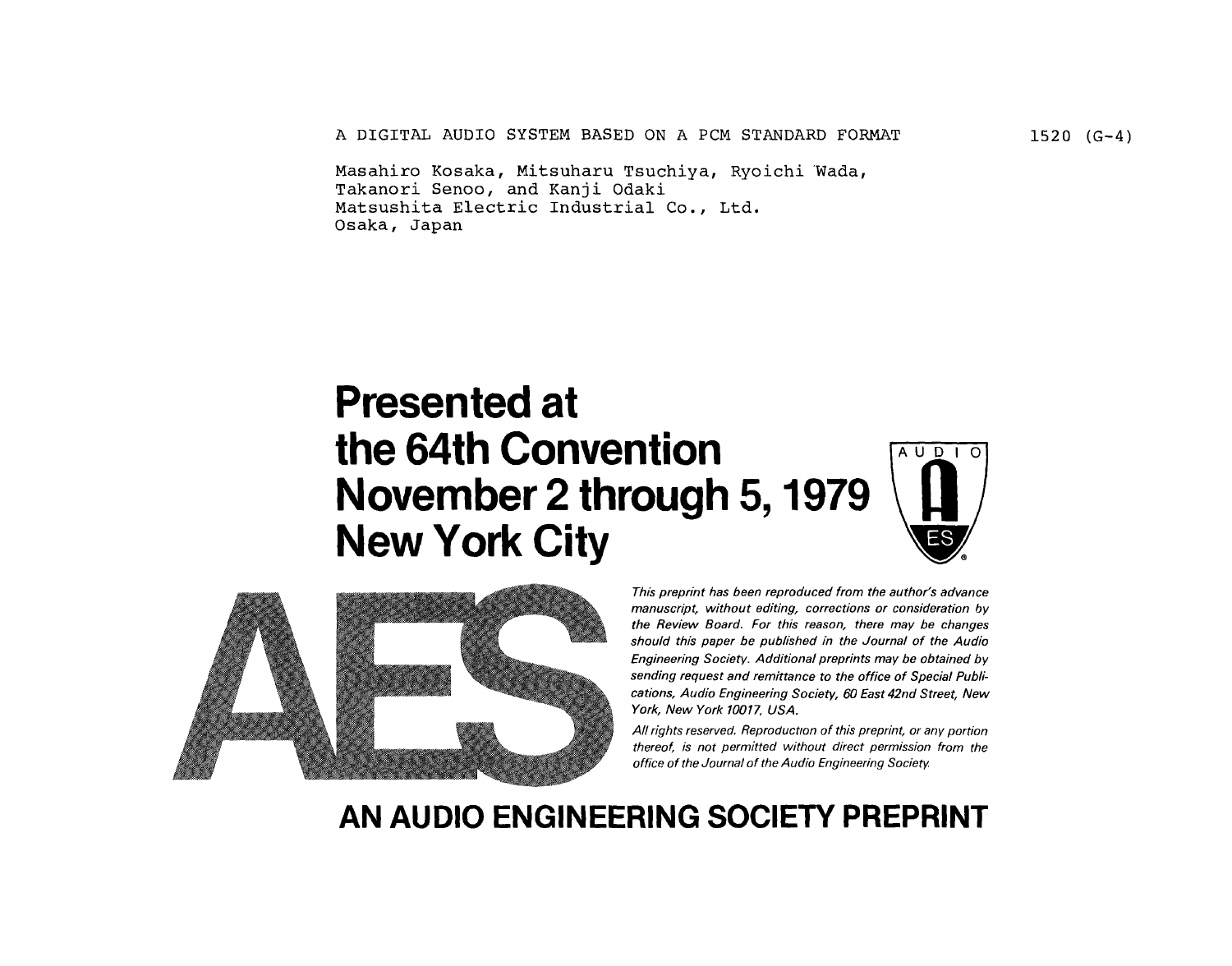# A DIGITAL AUDIO SYSTEM BASED ON PCM STANDARD FORMAT

Masahiro Kosaka, Mitsuharu Tsuehiya, Ryoichi Wada Takanori Senoo, Kanji Odaki

Matsushita Electric Industrial Co., Ltd. 1006 Kadoma, Kadoma, Osaka 571, JAPAN.

#### Abstract

By use of Pulse Code Modulation (PCM) technique, we can successfully overcome the limitations of conventional analog audio systems.

Especially PCM recording will be the most useful field in the digital audio systems.

Fortunately, a Standard Format for consumer use PCM recording adopted for the standard TV signal format has been established recently. Consequently, we are now able to design PCM tape recorder having full compatibility with the PCM processor and magnetic tape as well. We developed a new error correcting code suitable for rotary head PCM recording, "interleaved Matrix Code" which has an extremely strong error correcting ability and which can be designed at a comparatively iow hardware cost.

#### 1. Specifications for digital audio systems

Table 1-1 shows the basic specifications required for developing consumer use digital audio systems which should be realized in a good balance between the quality of reproduced audio signals and its hardware complexity. These specifications are based not only on our requirements but also on PCM Standard Format. Fig. 1-1 shows the frequency relation-<sup>1</sup>  ${\tt snip}$  between the sampling frequency  ${\rm r}_{_{\rm S}}$  and NTSC TV signals. The samplin frequency based on NTSC TV format has been already discussed precisely, and determined to be  $f_c = 44.056$  KHz.<sup>1)</sup>

In the case of PAL**/**SECAM TV format, we calculated the frequency relationship according to various combinations of D and B numbers as shown in Fig. 1-4. Here, D is the number of unused H line periods for data storage in one frame. B is the number of unused bits for data storage in iH. And we found the combination shown in Fig. 1-5 will be the best choise

- 1 -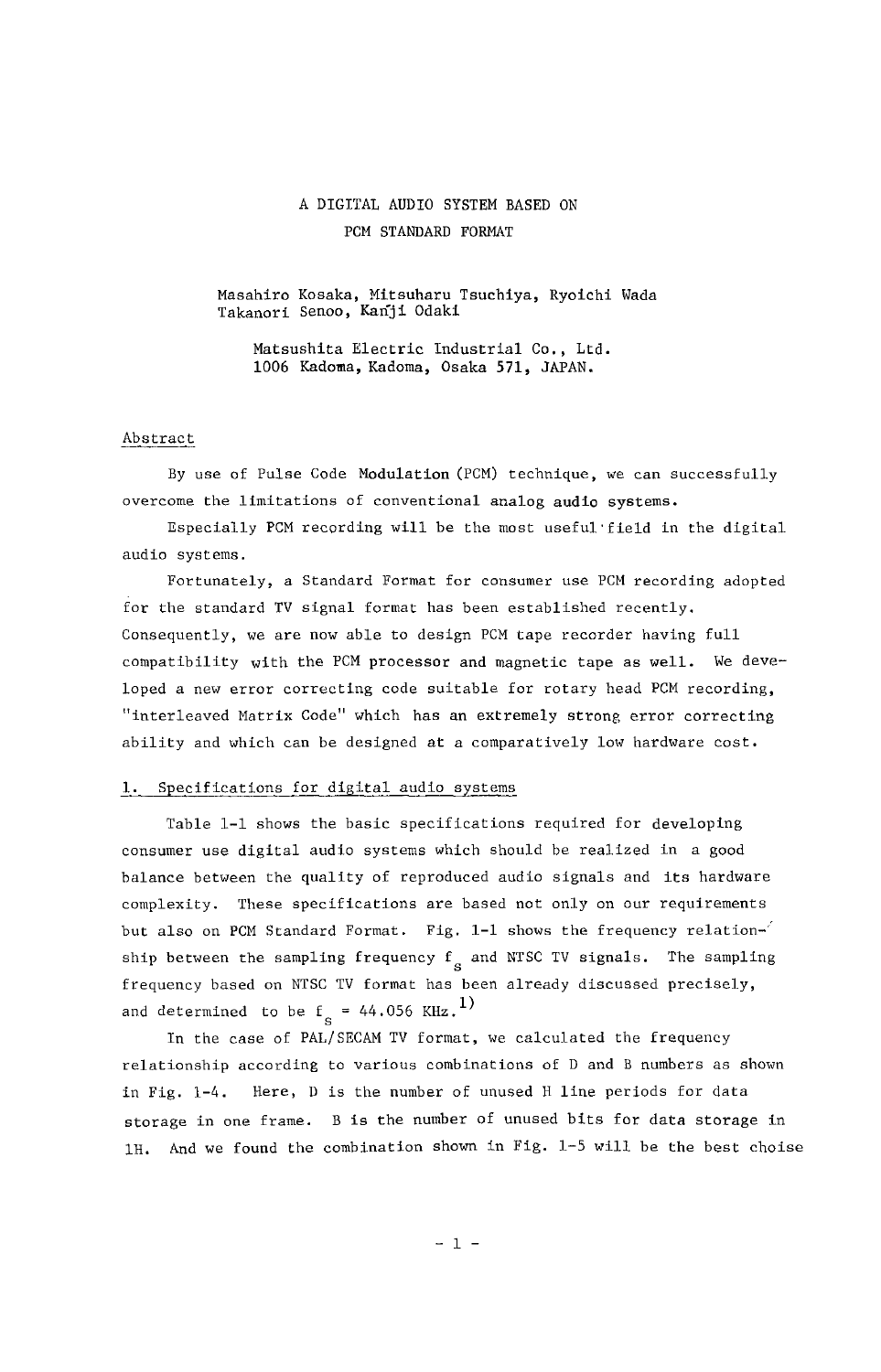for the PAL**/**SECAM TV Format. As is clear from Fig. 1-1 and Fig. 1-5, the PCM frequency relationship between NTSC and PAL**/**SECAM TV format is very similar to each other. So, in this paper, we'd like to discuss mainly the PCM signal format based on the NTSC TV format. Signal allocation in iH and iV are shown in Fig. 1-2 and Fig. 1-3.

#### 2. Error correction scheme

#### 2-1. Data alignment during 1H and interleaved recording

Dropout characteristics of VTR cassette tapes are already discussed precisely at the 61st AES Convention.<sup>2)</sup> According to its results, the basic characteristics of dropouts are as follows;

- a. Once dropout occurs, it continues to certain length. (burst errors) ---- interleaved arrangement of data recording is required.
- b. The length of burst error may become more than 10 horizontal l'ine periods
	- .... an interleave distance of more than 10H line periods is required, and 16H line periods is selected for interleave distance in our PCM Standard Format.
- c. By converting the PCM data into blocks, the burst error probability becomes the simple block error rate. .... we can easily estimate the error correcting ability of any error

correcting code.

Based on the observed above dropout characteristics, the PCM data alignment in 1 H period-and its interleaved data recording on magnetic tape is carried out as shown in Fig. 2-1 and Fig. 2-2, respectively. In Fig. 2-1 and Fig. 2-2, D is the interleave distance, and is selected as 16 H line periods.

#### 2-2. "interleaved Matrix Code"

"interleaved Matrix Code" is an error correcting code which can correct 2 error words in 6 words. It has 2 redundant words P.Q. and is recorded on a magnetic tape as shown in Fig. 2-1 and Fig. 2-2. Several characteristics and advantages of the "interleaved Matrix Code" over conventional error correcting code, are as follows.

 $- 2 -$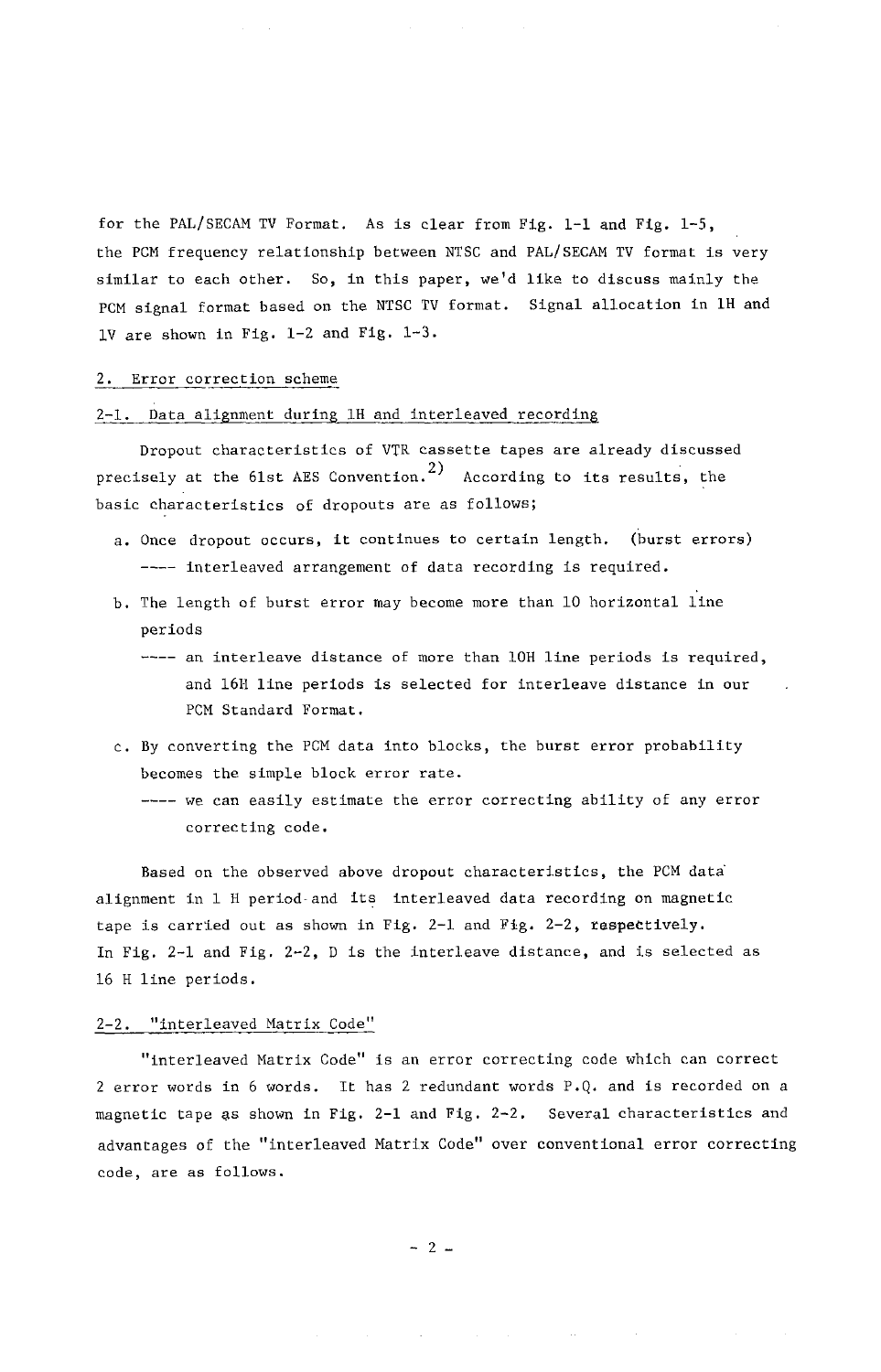- a. Strong error correcting ability, and consequently very effective to the rotary head PCM recording.
- b. Every data is treated word by word, and is also very effective to the rotary head PCM recording.
- c. This code is effective only in combination with the interleaved data recording.
- d. The error correcting ability can be varied widely by its hardware construction while maintaining compatibility.
- e, The "interleaved Matrix Code" can be realized by comparatively simple, which is suitable to consumer use, hardware.

### 2-3 The processing of "interleaved Matrix Code"

The relationship between 6 data words and 2 redundant words P.Q. is shown in Fig. 2-3, and its interleavedarrangement is shown in Fig. 2-4. In these figures, the data words W1,  $W2$ , ---, W6 correspond to the data words Ln, Rn, -----  $Rn + 2$ , each respectively as shown in Fig. 2-1 and Fig. 2-2.

The redundant words P.Q are generated according to the equations  $(2-1)$  and  $(2-2)$  as follows.

$$
P = W_1 \bigoplus W_2 \bigoplus W_3 \bigoplus W_4 \bigoplus W_5 \bigoplus W_6 = \sum_{i=1}^{6} W_i \qquad \qquad - - - - \qquad (2-1)
$$

$$
Q = T^6 W_1 \bigoplus T^5 W_2 \bigoplus T^4 W_3 \bigoplus T^3 W_4 \bigoplus T^2 W_5 \bigoplus T W_6 = \sum_{i=1}^6 T^{7-i} \cdot W_i
$$
 (2-2)

In these equations, the redundant word  $"P"$  is the result of exclusive sum of 6 data words, namely the result of Mod. 2 operation on these 6 words. And the redundant word "Q" is the result of exclusive sum of  $T^{7-i}$ . W<sub>i</sub>, where i varies from 1 to 6.

Further "T" is the Q generating matrix as shown in Fig. 2-5. Data stream incoming from VTR is continuously checked by CRCC to detect whether there exists any error or not. Suppose one data word, for example "Ln" in Fig.2-2, among 6 data

- 3-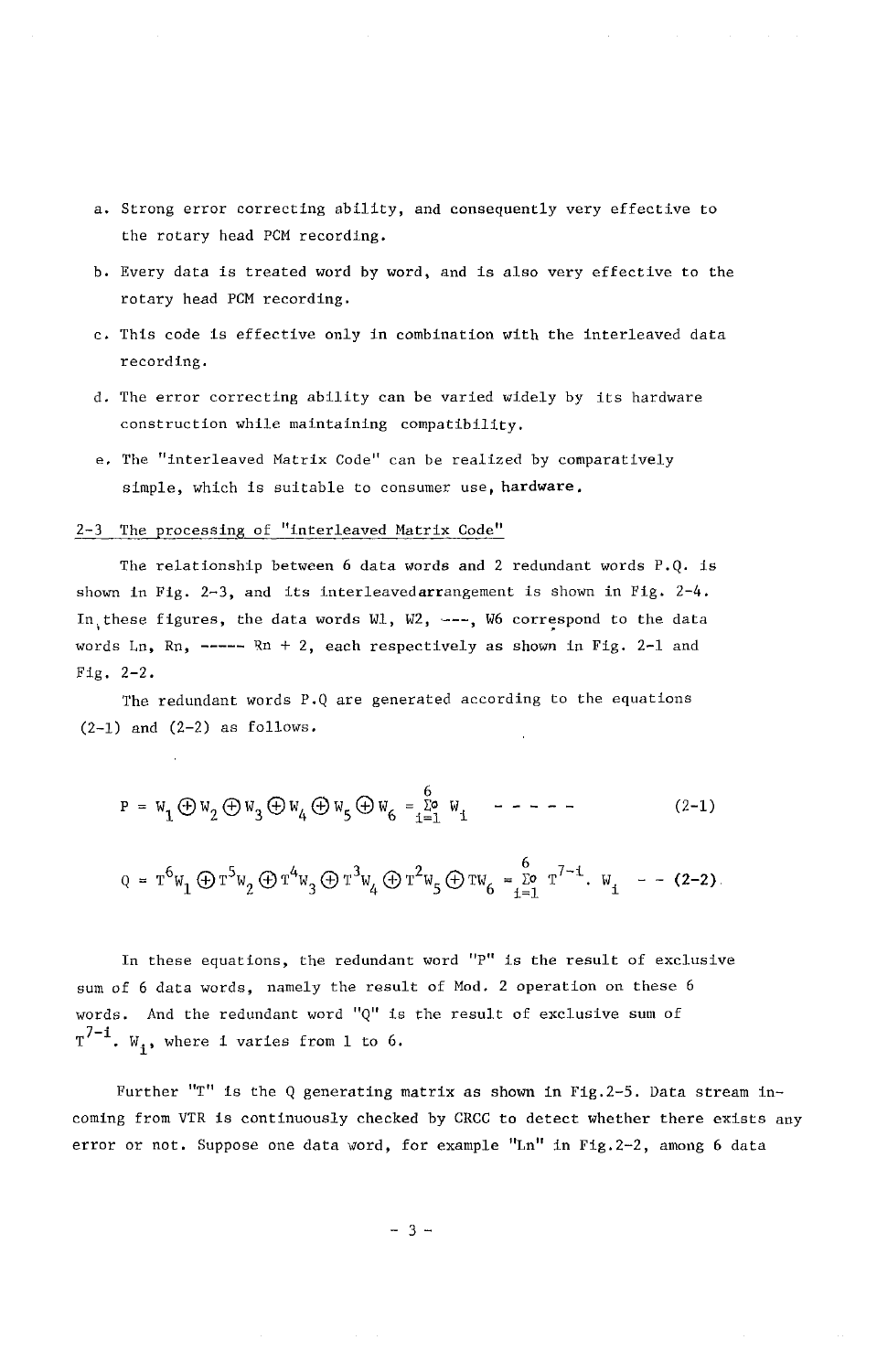words is false, and the other interleaved data words in the another blocks are correct. The incorrect data "Ln" can be easily recovered by calculation of equation  $(2-1)$  or  $(2-2)$ . Suppose now there exists 2 error words in the same group which consistsof 6 data words and 2 redundant words. Since there are 2 equations for 2 unknown words (namely 2 error words), we can reconstruct unknown words by using these two equations  $(2-1)$  and  $(2-2)$ .

By writing received data as  $W_i$ ,  $W_i$  and error values as  $e_i$ ,  $e_i$ , we can get following equations in the case of double errors.

\_i = Wi® ei .....(2-3)

$$
\widehat{w}_j = w_j \oplus e_j
$$

$$
P \bigoplus_{k=1}^{6} \widehat{w}_{k} = P \bigoplus_{k=1}^{6} \sum_{k=1}^{6} w_{k} \bigoplus e_{i} \bigoplus e_{j} = e_{i} \bigoplus e_{j} = S_{1} \qquad \qquad \text{--- (2-5)}
$$

$$
Q \bigoplus_{k=1}^{6} T^{7-k} \cdot \widehat{w}_{k} = Q \bigoplus_{k=1}^{6} T^{7-k} \cdot w_{k} \bigoplus T^{7-1} \cdot e_{1} \bigoplus T^{7-1} \cdot e_{j}
$$
  
=  $T^{7-1} \cdot e_{1} \bigoplus T^{7-1} \cdot e_{j} = S_{2}$ 

The Syndromes  $S_1$ ,  $S_2$  are calculated from the received words by equations  $(2-5)$ ,  $(2-6)$  respectively. From equations  $(2-5)$ , and  $(2-6)$ , we can calculate the error value  $e_i$  and  $e_j$  as follows.

e. = ' \_Ti-7 ] (IQTi-J) -1. (Si(\_**)** . S2) ..... (2-7) ei = SIQej ..... (2-8)

In equations (2-7) and (2-8), I is the unit matrix, i, j is the location of error words detected by CRCC. The correct data words

$$
\textbf{W}_{\textbf{i}}, \textbf{W}_{\textbf{j}} \text{ are calculated as follows.}
$$

 $W_j = \hat{W}_j \bigoplus e_j$  ...... (2-9) **/**x Wi= WiQe i ..... (2-10)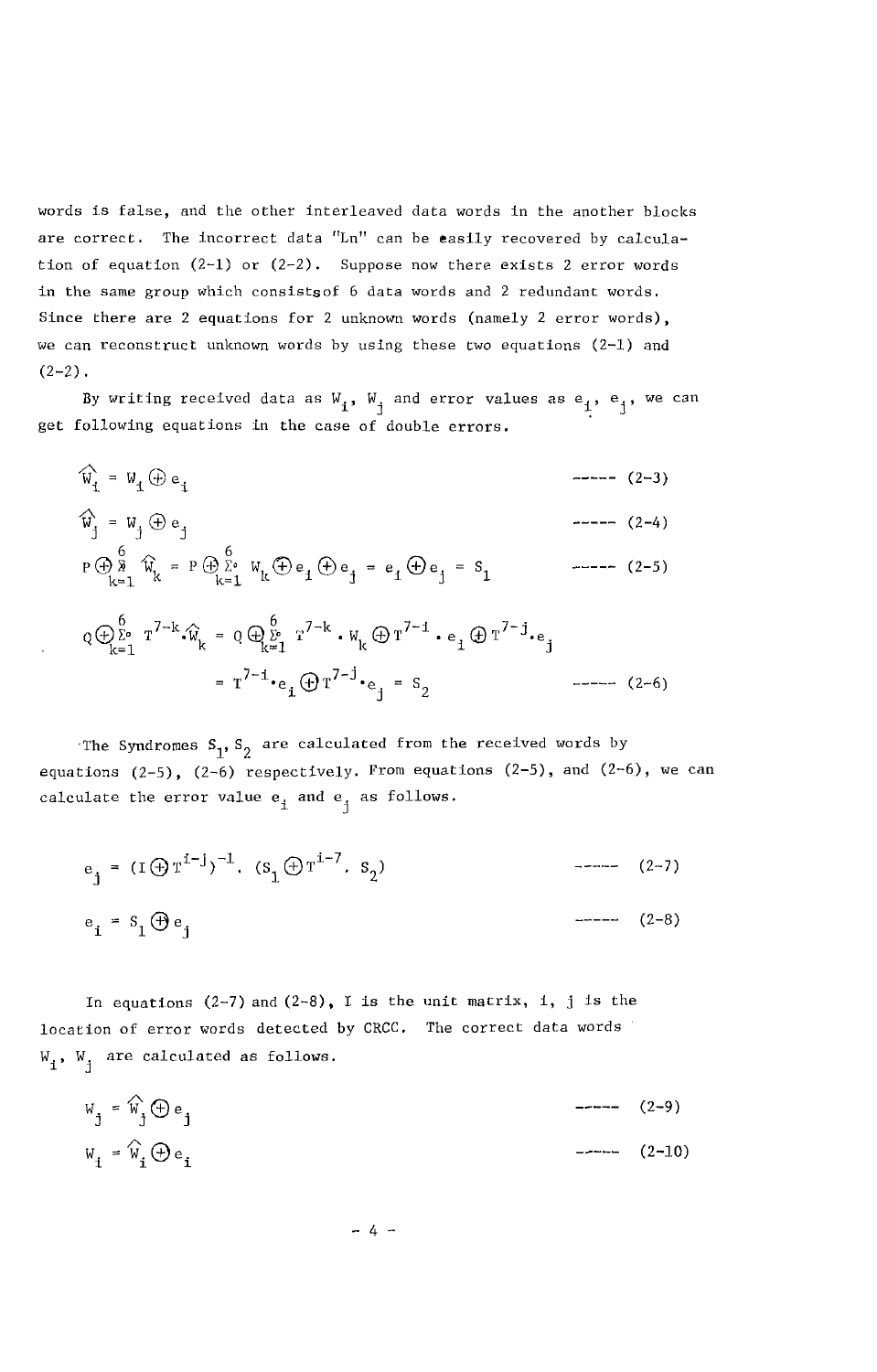Q generating matrix "T" having 14 x 14 construction is shown in Fig. 2-5. This matrix "T" is determined based on the following two main reasons.

- a. Under various combination of i, j  $(1 \leq i \leq j \leq 6)$ , equation (2-5) and (2-6) must be linearly independent to each other.
- b. A hardware to calculate above equations must be as simple as possible.

There exist many other matrices "T" which satisfy the above condition (a), but judging from the condition (b), the matrix "T" shown in Fig. 2-5 has been considered to be the best choise. A kind of operation of matrix "T" has been reported (3). In order to generate redundant words P, Q and achieve interleaved recording on magnetic tapes, we developed an "interleaved Matrix Code" generator shown in Fig. 2-6.

The "interleaved Matrix Code" can correct two errors simultaneously occurring as mentioned before. Therefore the probability of no correction is of the order of  $P_H^3$  and is written as follows.

Puncorrectable = 
$$
P_H
$$
,  $(\gamma C_2 \cdot P_H^2) = 21 \cdot P_H^3$  --- (2-11)

Where  $P_H$  is the error rate observed in H units.

Table 2-1 shows the main characteristics of "interleaved Matrix Code" and indicates that the number of uncorrected error is less than one per hour even if we use a fairly bad VTR tape. We examined the error correcting ability of this code using standard home use VTR and a hardware simulator. The construction and operation of our hardware simulator and its results have been already reported at the  $61st$  AES convention.<sup>2)</sup>

Fig. 2-7 (a) and (b) show the results obtained from the hardware simulator. As a whole, there were only slight difference between the calculated values shown in Table 2-1 and the simulated values shown in Fig. 2-7. As shown in Fig. 2-7 (a), there exists no uncorrectable error in more than one hour.

#### 2-4. Encoding of "interleaved Matrix Code"

Encoding of "interleaved Matrix Code" is basically executed by performing exclusive sum, multiplication of  $T^*W$ <sub>i</sub> and delay as shown in Fig. 2-6.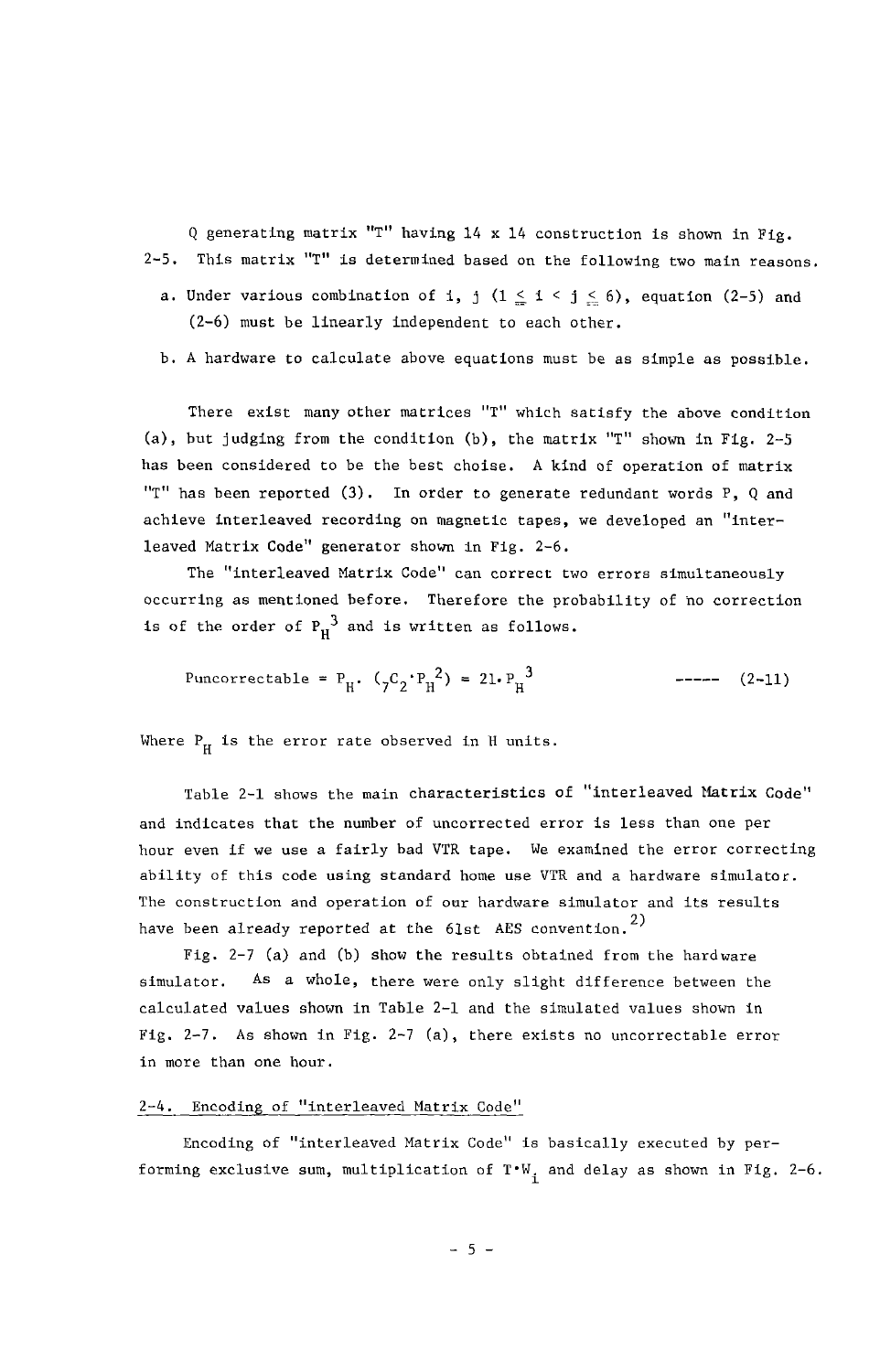The matrix "T" is the associated matrix of polynomial  $x^{14} + x^{8} + 1$ . And the multiplication of matrix "T" is executed by the linear shift register shown in Fig. 2-8. This multiplication of matrix "T" with word " $W_4$ " will be clear from equation (2-12).

$$
\begin{bmatrix} x_1 \\ x_2 \\ x_3 \\ x_4 \end{bmatrix} = \begin{bmatrix} x_{14} \\ x_1 \\ x_2 \\ x_3 \\ x_4 \end{bmatrix}
$$
 ----(2-12)  

$$
\begin{bmatrix} x_{14} \\ x_2 \\ x_3 \\ x_{13} \\ x_{13} \end{bmatrix}
$$
 ----(2-12)

Fig. 2-9 shows the shift signal and gate control signal "G" for the multiplication circuit shown in Fig. 2-8. The operation of this circuit is as follows. First of all one word  $W_1$  consisting of 14bits is shifted into. 14bit shift register while AND gate is opened. Then the gate is closed, and shift register shifts by one bit, now the result of  $T^*W_i$  is stored in the shift register.

As a next step, we have a series of same operation with a data word  $W_2$ , and we get a result as follows.

> 1st operation:  $W_2 \bigoplus T^*W_1$ 2nd operation:  $T'(W_2 \bigoplus T^*W_1) = T^*W_2 \bigoplus T^2 W_1$

By continueing 6 times of this operation, we can get the redundant word Q.

 $\tau^6 \cdot w_1 \oplus \tau^5 \cdot w_2 \oplus \tau^4 \cdot w_3 \oplus \tau^3 \cdot w_4 \oplus \tau^2 \cdot w_5 \oplus \tau \cdot w_6 = \varrho$ 

 $- 6 -$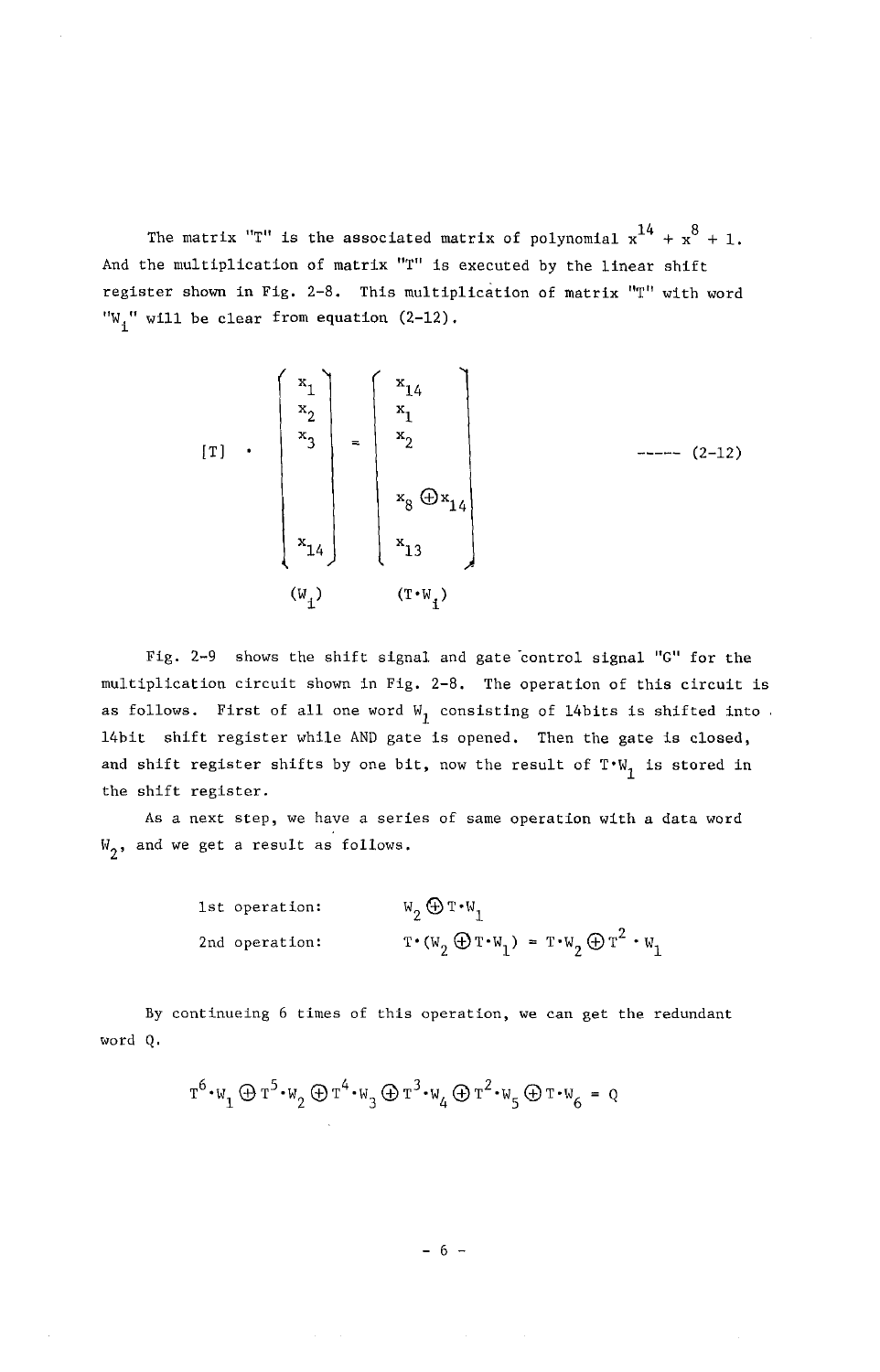The delay means for obtaining interleaved data words is the most essential part of "interleaved Matrix Code" generator. As shown in Fig.  $2-6$ , comparatively large memories are required for constructing delay means. One of the most effective way of realizing above delay is to use the random access memories (RAM). Fig. 2-10 is an example of this intelligent memory structure with using most popular 4K bit RAM. The memory structure is composed of 4-parallel and 2-serial construction. 14 bits of one word is achieved by parallel combination of 4-RAMs. Addressing of 128 x 8  $(= 1024 \text{ words})$  is done as shown in the figure. When recording PCM signal on magnetic tape, data words and redundant words are, written into 1**L**AMs with a fixed interleave distance D. If the first data word "Ln" is addressed  $(x_1, y_0)$ , the next data word "R<sub>n</sub>" is addressed  $(x_2, y_{16})$ , the third data<br>word "L<sub>n+1</sub>" is addressed  $(x_3, y_{32})$  and so on. The redundant word "Qn" where  $\frac{m+1}{n+1}$  is added (x3, Y32) and so on. The redundant word  $\frac{3}{2}$  , Y32 ) and so one. The redundant word  $\frac{3}{2}$  , Y32 )  $\alpha$  addressed (XS). Here 16, 32, 112 are the delayed positions of the delayed positions of the delayed positions of the delayed positions of the delayed positions of the delayed positions of the delayed positions of the expressed in the unit of H line period. In this memory construction, there remains 144H space for storing data. This space is purposely reserved for absorbing the jitter of VTR output. Usually we don't need such a large jitter margin. But accidentally some VTRs show very large jitters, therefore it is recommendable to design a memory structure of having large jitter margin.

The second step of recording PCM signal on magnetic tape is to read out data words and redundant words from RAMs and to write into magnetic tape. In this step, RAM is addressed in order of  $(x_1, y_0)$ ,  $(x_2, y_0)$ ,  $(x_3, y_0)$  ---------  $(x_8, y_0)$ ,  $(x_1, y_1)$ ,  $(x_2, y_1)$  ----- . Therefore data words and redundant words are recorded on magnetic tape with a fixed interleave distance.

When reproducing PCM signal from VTR, RAM is addressed in the opposite way from that mentioned above. The data stream and block diagram of PCM taperecorder are shown in Fig. 2-11. Memory addressing to achieve "interleaved Matrix Code" encoding and decording is controlled by RAM address control circuit.

## 2-5. Decoding of "interleaved Matrix Code"

The basic operation of decoding "interleaved Matrix Code" is as follows.

 $-7-$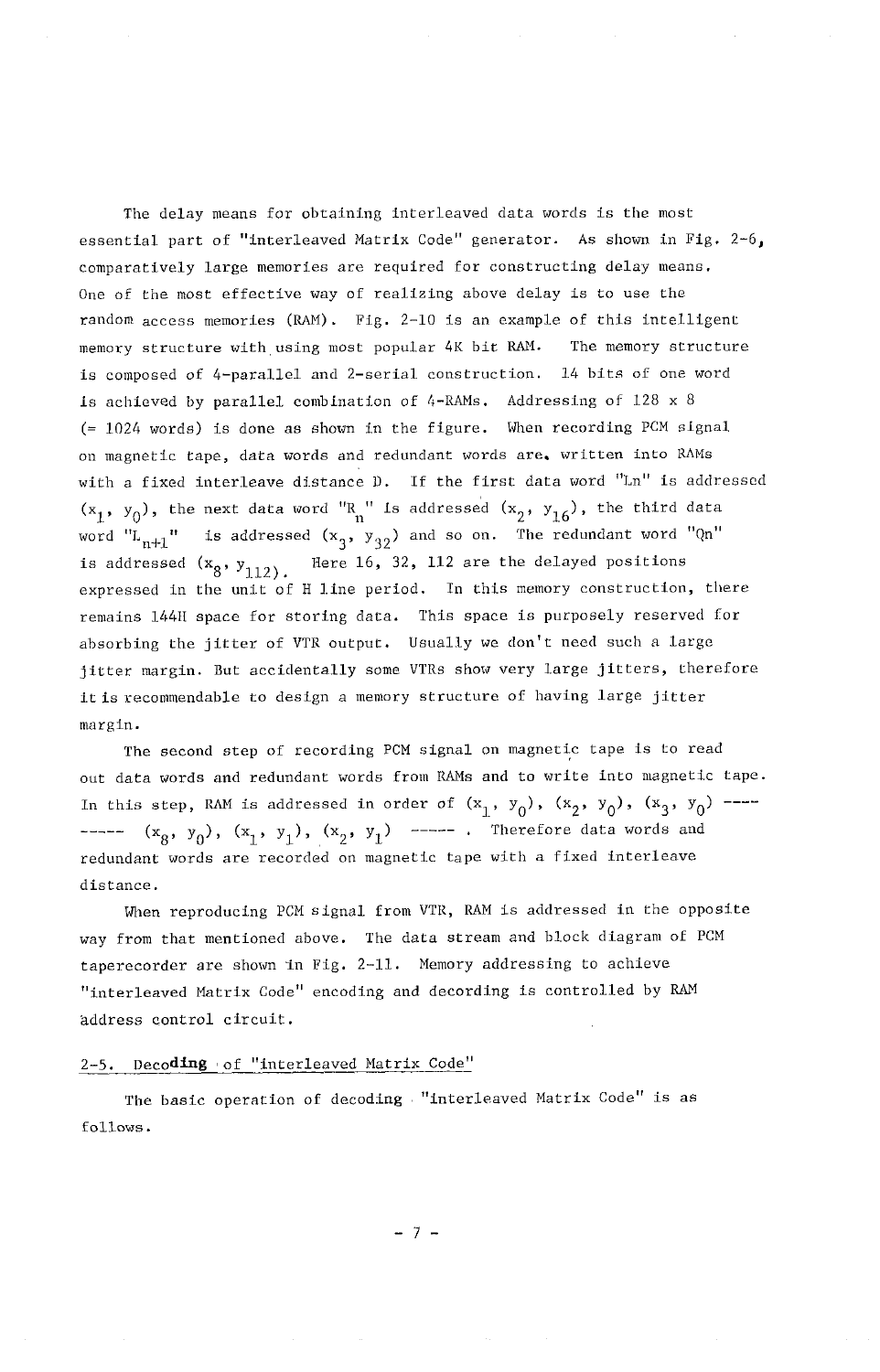- a. Finding out the error words by using CRCC code.
- b. De-interleaving the reproduced words by RAMs with RAM address control circuit.
- c. Deriving error values  $e_i$ ,  $e_i$  by performing equations (2-7) and (2-8).

Operation of a. and b. is already explained in 2-4. The operation of c. is a little complicated, and we need some knowledge to accomplish the operation with a simple circuit. In equation (2-7), we must operate the two main equations  $(2-13)$  and  $(2-14)$ .

$$
(s_1 \oplus r^{1-7} \cdot s_2) \qquad \qquad (2-13)
$$
  
\n
$$
(I \oplus r^{1-1})^{-1} \qquad \qquad (2-14)
$$

In both equations, the operation of matrix "T" is not very simple because the values of "i" and "j" vary with errors. The equation (2-13) is performed with  $(T^{-7})$  circuit, and Q-Synd generating circuit. The equation (2-14) is performed by  $(I \bigoplus T^{i-j})^{-1}$  ROM circuit. The "interleaved Matrix Code" decoding circuit \_iagram is shown in Fig. 2-12. And one example of detailed circuit executing equation (2-13) is shown in Fig. 2-13. The operation of  $\frac{1}{2}$  is  $\frac{2}{3}$  will be explained with Fig. 2-13.  $B_{\rm T}$  putting  $M_{\rm T}$  through T-7 circuit composes  $A_{\rm T}$ T-7. In the following generates, T-7. In the shift pulse generates, T-7'  $\mathcal{M}_\text{c}$  are produced. and stored in the shift register. Next step, word  $W_2$  comes from RAM, and  $T \cdot (T^{-7} \cdot W_2 \oplus T^{-7} \cdot W_1 \cdot T) = T^{-7} \cdot (T \cdot W_2 \oplus T^2 W_1)$  is generated and stored in the  $T^2$ ,  $T^2$ ,  $T^2$ ,  $T^2$ ,  $T^2$ ,  $T^2$ ,  $T^2$ ,  $T^2$ ,  $T^2$ ,  $T^2$ ,  $T^2$ ,  $T^2$ ,  $T^2$ ,  $T^2$ ,  $T^2$ ,  $T^2$ ,  $T^2$ ,  $T^2$ ,  $T^2$ ,  $T^2$ ,  $T^2$ ,  $T^2$ ,  $T^2$ ,  $T^2$ ,  $T^2$ ,  $T^2$ ,  $T^2$ ,  $T^2$ ,  $T^2$ ,  $T^2$ ,  $T^2$ ,  $T^2$ shift register. By repeating this operation, only excepting redundant word P, we can get the following result,  $T^{-7}$ 'S<sub>2</sub>, when word Q appears.

$$
T^{-7} \cdot (Q_n \bigoplus_{k=1}^{6} \hat{Q}_k) = T^{-7} \cdot S_2
$$
 --- (2-15)

Just after the operation of  $\frac{2}{2}$ , is a simplified in the shift pulse is applied in the shift pulse is applied in the shift pulse is applied in the shift pulse is applied in the shift pulse of  $\frac{2}{3}$ . The shift pul to the shift register. And we can get the result of  $T_2$ ,  $T_3$  ,  $T_2$ Finally the operation of  $\begin{pmatrix} 1 & 0 \\ 1 & 0 \end{pmatrix}$ clusive OR circuit.

Here, the operation of equation (2-14) will be explained below.

- 8 -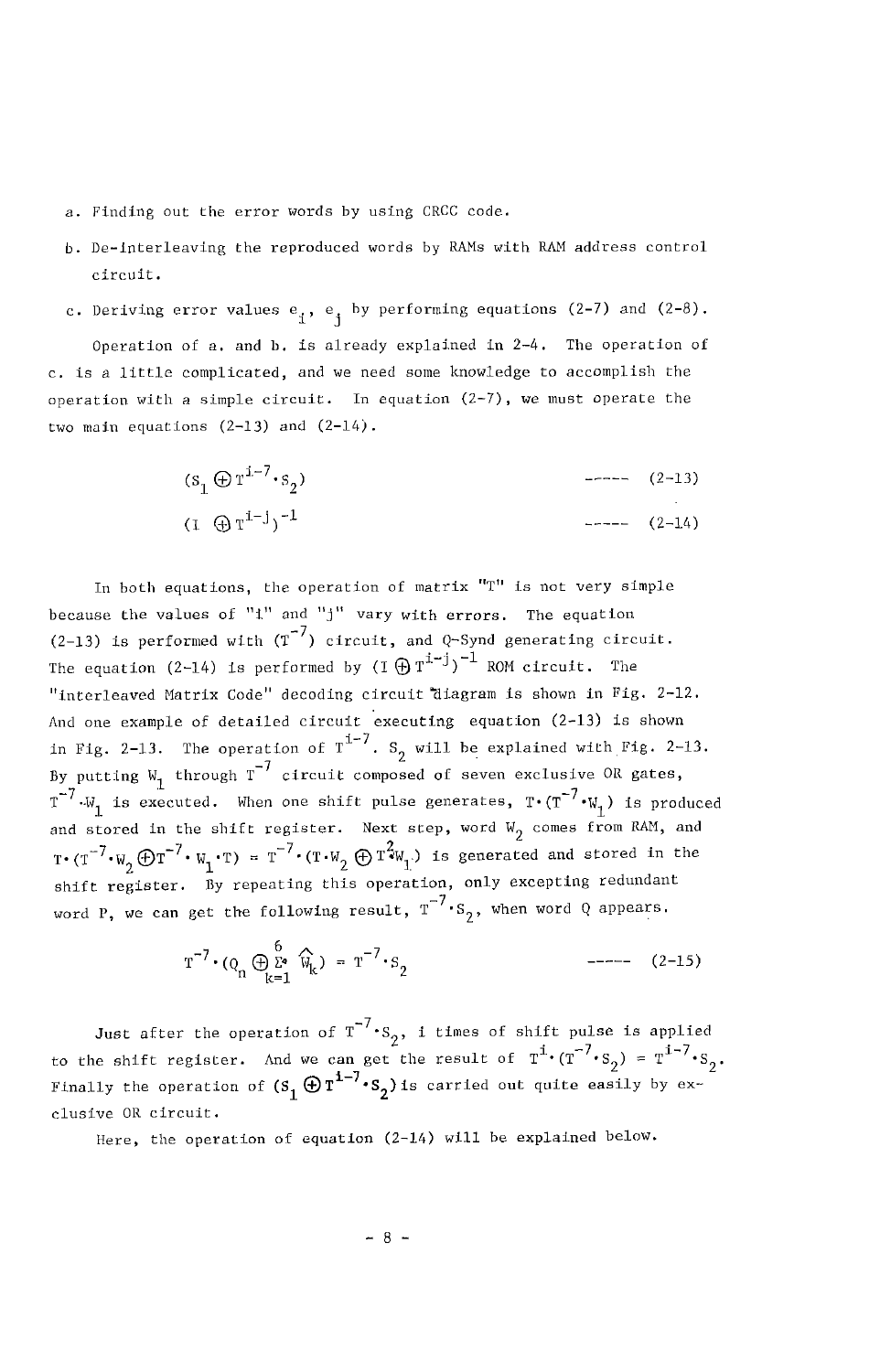In the equation, assume  $i < j$  and re-write,  $k = j - i$ , we can get the equation (2-15).

$$
(\mathbf{I} \oplus \mathbf{T}^{i-j})^{-1} = (\mathbf{I} \oplus \mathbf{T}^{-(j-i)})^{-1}
$$

$$
= (\mathbf{I} \oplus \mathbf{T}^{-k})^{-1} = M_{k}
$$

There are five values of  $K$  according to the combination of i and  $j$ , where  $1 \leq i \leq j \leq 6$ . In order to operate the equation (2-7), it is very clever to use the matrix ROM storing the value of  $M_k$ . In that case, the equation (2-7) becomes the simple equation (2-16).

ej = \_ .(Sl®zi-7.s 2) .....(2-16)

Ź

Five values of matrix  $M_k$ ,  $M_1 - M_5$ , are shown in Fig. 2-14. A more datailed circuit of  $M_k$  matrix addressing and multiplication of  $M_k$  with  $(S_1 \oplus T^{1-7} \cdot S_2)$  is shown in Fig. 2-15.

#### 3. Consumer use digital audio systems

In the near future, every audio system will be processed by digital technique, not only for professional use but for consumer use as well. For realization of consumer use digital audio systems, its hardware cost must be kept sufficiently low. In order to realize this object, we have developed an example of consumer use digital audio systems.

## 3-1. PCM recording processor with digital dubbing function

One of the special features of the PCM recording processor shown in Fig. 2-11 is its RAM construction. In this construction. RAM is used commonly for recording and reproducing. This is one effective way of realizing a less expensive and also higher quality PCM taperecorder.

For the purpose of realizing digital audio systems, the output signal of a PCM taperecorder must be digitally transferred to other audio equipments in order not to cause signal quality deterioration. Especially as a consumer use system, it is more convenient to get the digital dubbing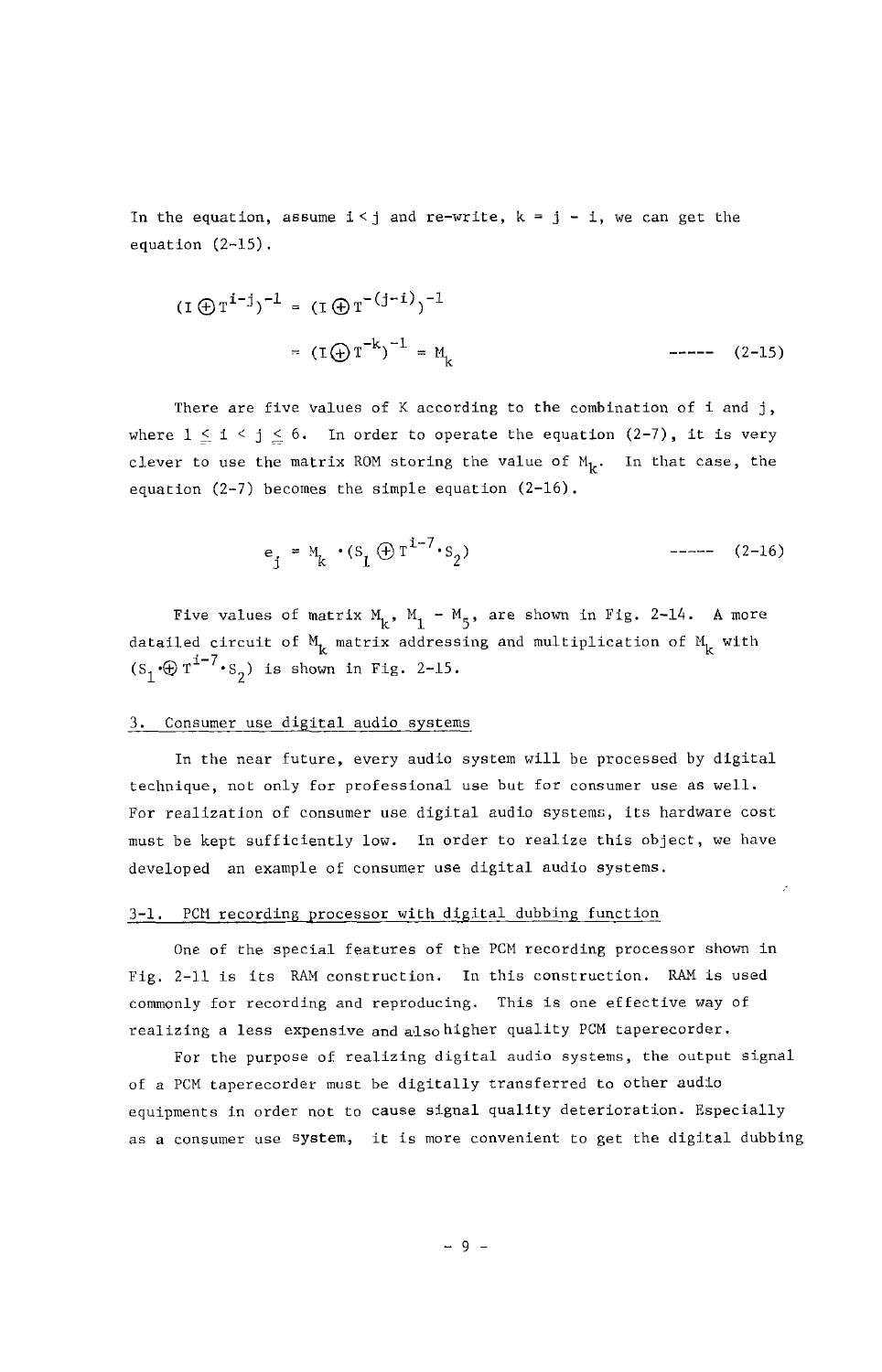signal in the form of TV signal in order to record a PCM signal onto VTR. This type of PCM recording processor is achieved with additional P.Q encoding circuit and RAM as shown in Fig. 3-1.

The PCM signal from VTR 1 is de-interleaved in RAM 1 and its errors are corrected in P,Q decoding circuit. Then that digital audio signal is again P.Q encoded, interleaved in RAM2 in Digital Dubbing section and is sent to VTR2 for recording. Of course an analog output and digital output can be obtained directly from the P.Q decoding circuit.

#### 3-2. Consumer use digital audio systems

So long as the sampling frequency of PCM Recording processor is based on PCM Standard Format, its digital input and output can be easily connected to other digital audio equipments as shown in Fig. 3-2. Of course other related digital audio equipments can be constructed based on the format. Such as an editing machine. As consumer use digital audio systems, PCM taperecorder or recording processor, A**/**D and D**/**A unit and digital mixer will be considered to be the most essential equipments. In connecting these digital audio equipments to each other, one equipment must be selected as a master clock generator.

In Fig.3-2, analog signal line is marked with "A", digital signal line is marked with "D" and its timing signal line is marked with "T". Fig. 3-2 (a) shows the digital audio system where the PCM processor operates as a master clock generator, and its frequency is synchronized to the reproduced signal from VTR 1 by means of PLL.

In the system of Fig. 3-2 (b), A**/**D unit 1 is selected as a master clock generator. Usually consumer use VTR cannot be synchronized to the external sync. signal, but on the other hand, however, most of the professional VTR can be synchronized to the external sync. signal. Digital audio system, being used as a studio recording or other professional purposes, can be achieved using professional type VTR as shown in Fig. 3-2 (c). In this case, every equipment is synchronized to the master clock.

A series of digital audio equipments shown in Photo 3-1 have been developed. Clock signal of every equipment can be selected as a master or a slave.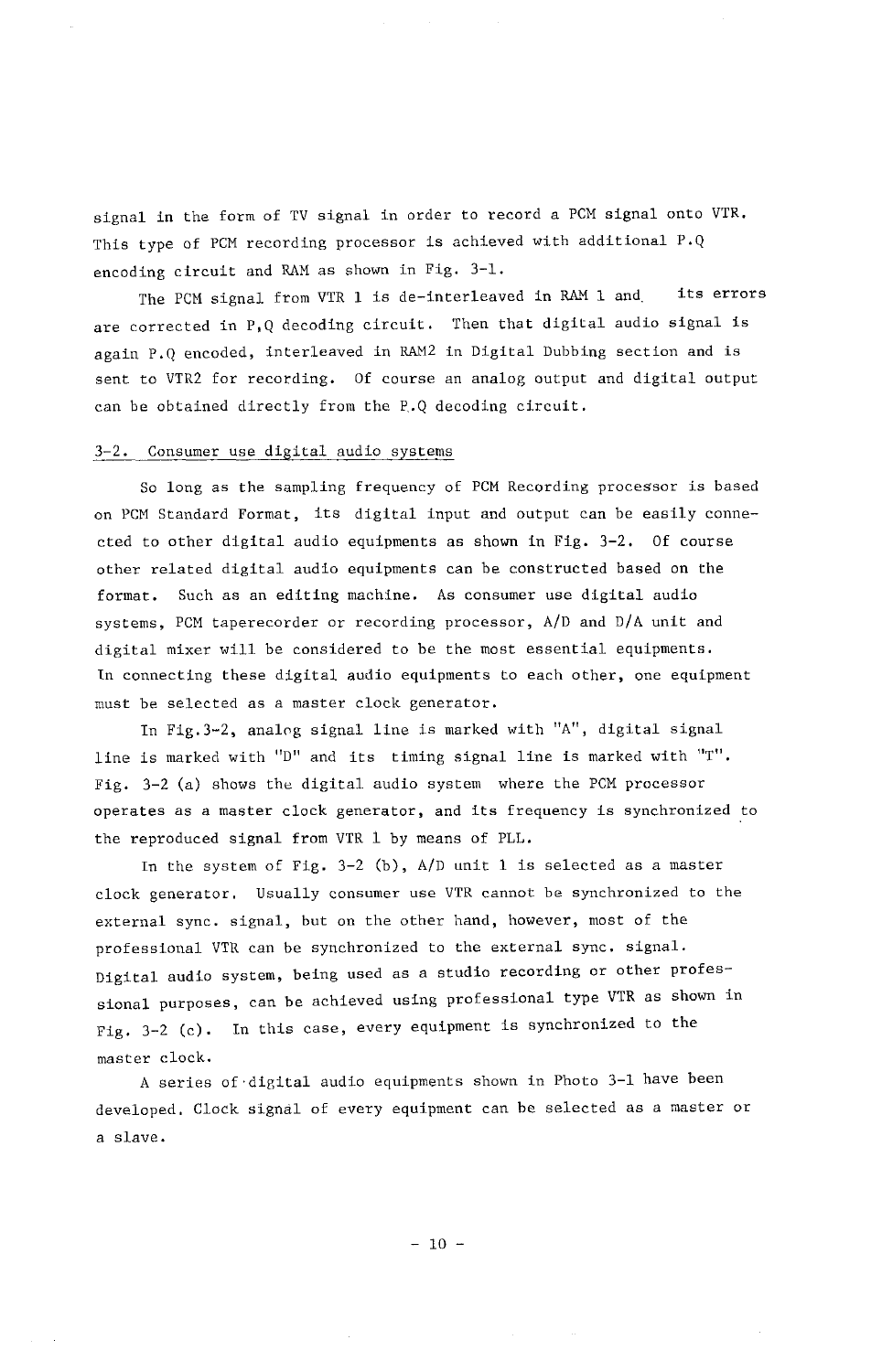#### 3-3. Digital interface

Fig. 3-3 shows an example of digital interface, connecting respective digital equipments. This kind of digital interface is suitable for oonsumer use digital audio systems because of its simplicity in hardware.

Only three twisted-pair lines are required. One is for transmitting data signals serially, the second for shift clock signal, and the third for R-L recognizing signal. Interval time for one sample is set as

 $\overline{f_s}$  = 22.7 µs. This one sample time is divided into 40 slots, namely 20 slots for each of L channel and R channel. And 14 positions of each 20 slots are used for transmitting one word. Its transfer ratio of data transmission is 1.76 MB**/**S and is easily transmitted to the other equipment the interface condition of TTL and with twisted-pair lines. with

# Acknowledgements

We wish to thank sincerely to Dr. Iida, director, Mr. Nakajima, manager, and Mr. Kobayashi, manager of the Wireless Research Laboratory, and Mr. Masui, director, Mr. Hirose of Stereo department, and those who gave us their guidance and cooperation.

#### References

- (1) H. Kosaka: "Sampling-Frequency Considerations", Journal of the AES, PP. 234-240, April 1978
- (2) T. Seno, R. Wada: "A Consideration of the Error Correcting Codes for PCM Recording System", 61st AES Convention, preprint No. 1397 (H-4), Nov. 1978
- (3) D.C. Bossen: "b-Adjacent Error Correction", IBH J. RES. DEVELOP, PP. 402-408, July 1970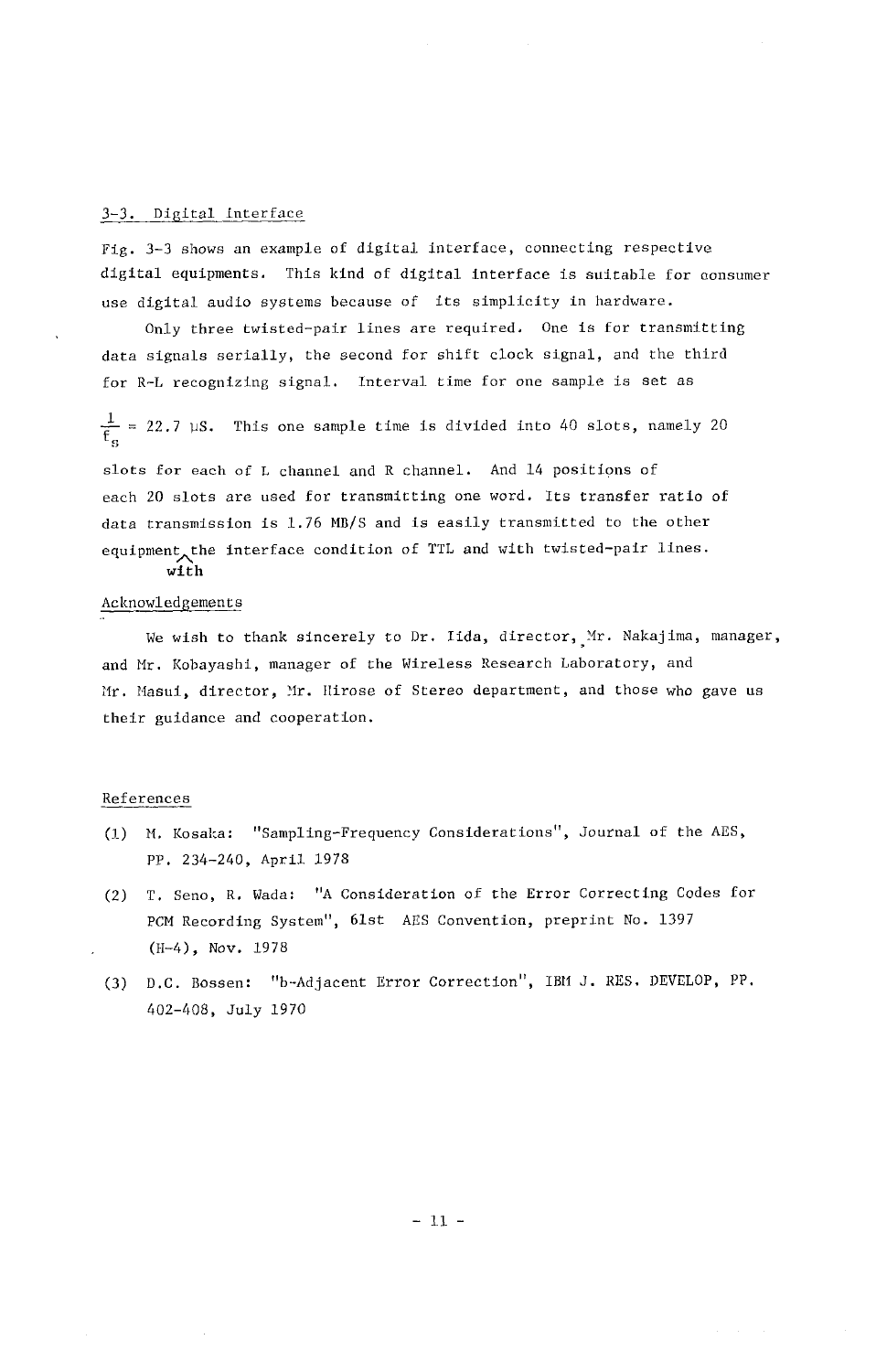| No.            | Items                   | Characteristics                                  |
|----------------|-------------------------|--------------------------------------------------|
| 1              | Channels                | 2 $(L, R)$                                       |
| $\overline{2}$ | Freq. response          | $DC - 20$ Kilz                                   |
| 3              | Sampling freq.          | $f_s = 44.056$ KHz (NTSC) Fig.1-1                |
| 4              | Quantization            | 14 bit linear                                    |
| 5              | Composite signal        | Standard TV format                               |
| 6              | Signal allocation in 1H | Standard TV format Fig.1-2                       |
| $\overline{7}$ | Signal allocation in 1V | Standard TV format Fig.1-3                       |
| 8              | Drop out compensation   | Error correction by "interleaved<br>Matrix Code" |
| 9              | VTR                     | Any home use VTR Fig. $1-2$ , 3                  |

Table 1-1 Basic specifications for digital audio systems



Fig.1-1 Frequency relationship between  $f_s$  and fv of MTSC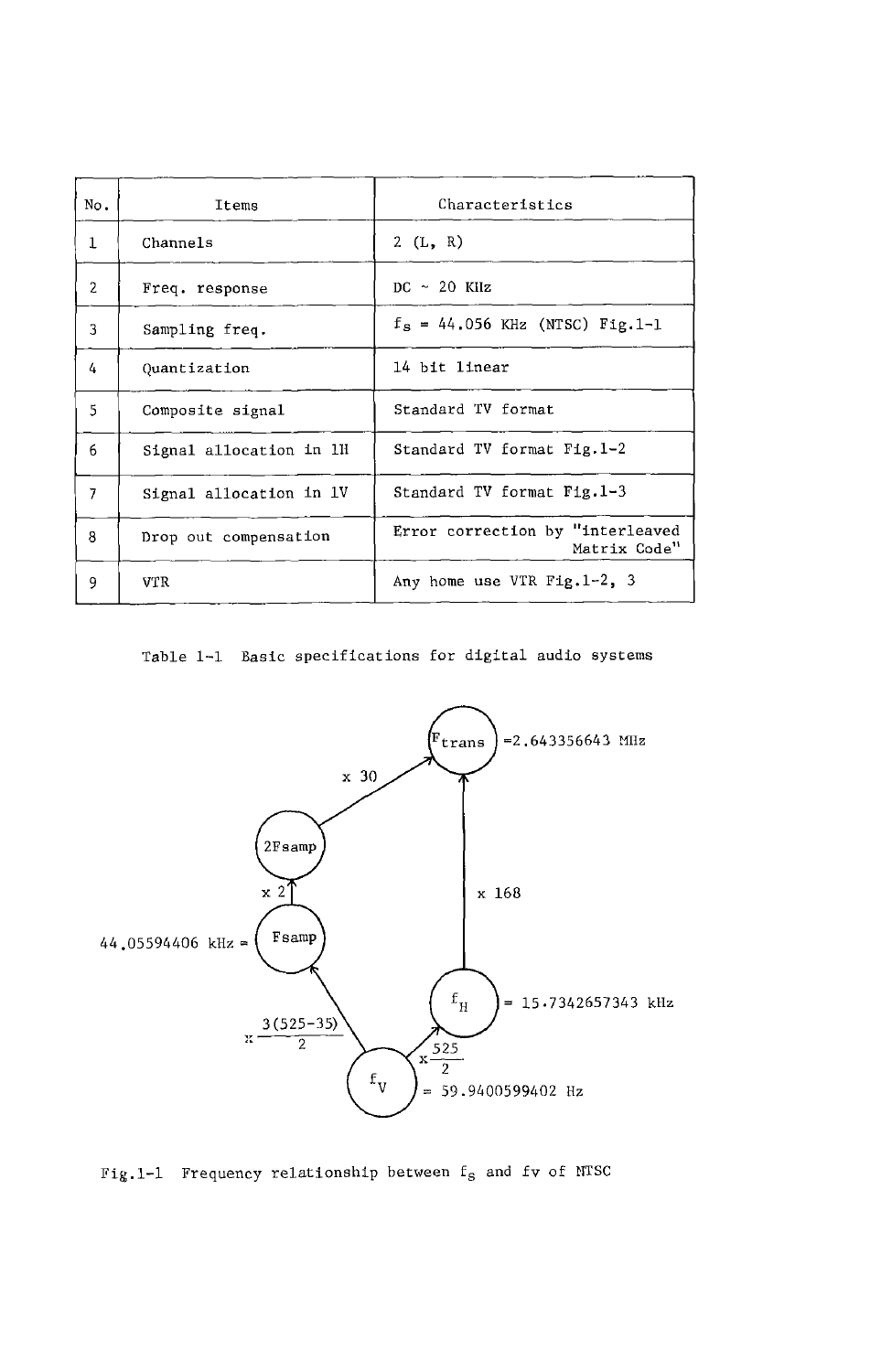

 $\omega$  , and  $\omega$  , and  $\omega$  , and  $\omega$  , and  $\omega$  , and  $\omega$ 

Fig.1-2 Signal allocation in 1H





Fig.1-3 Signal allocation in 1V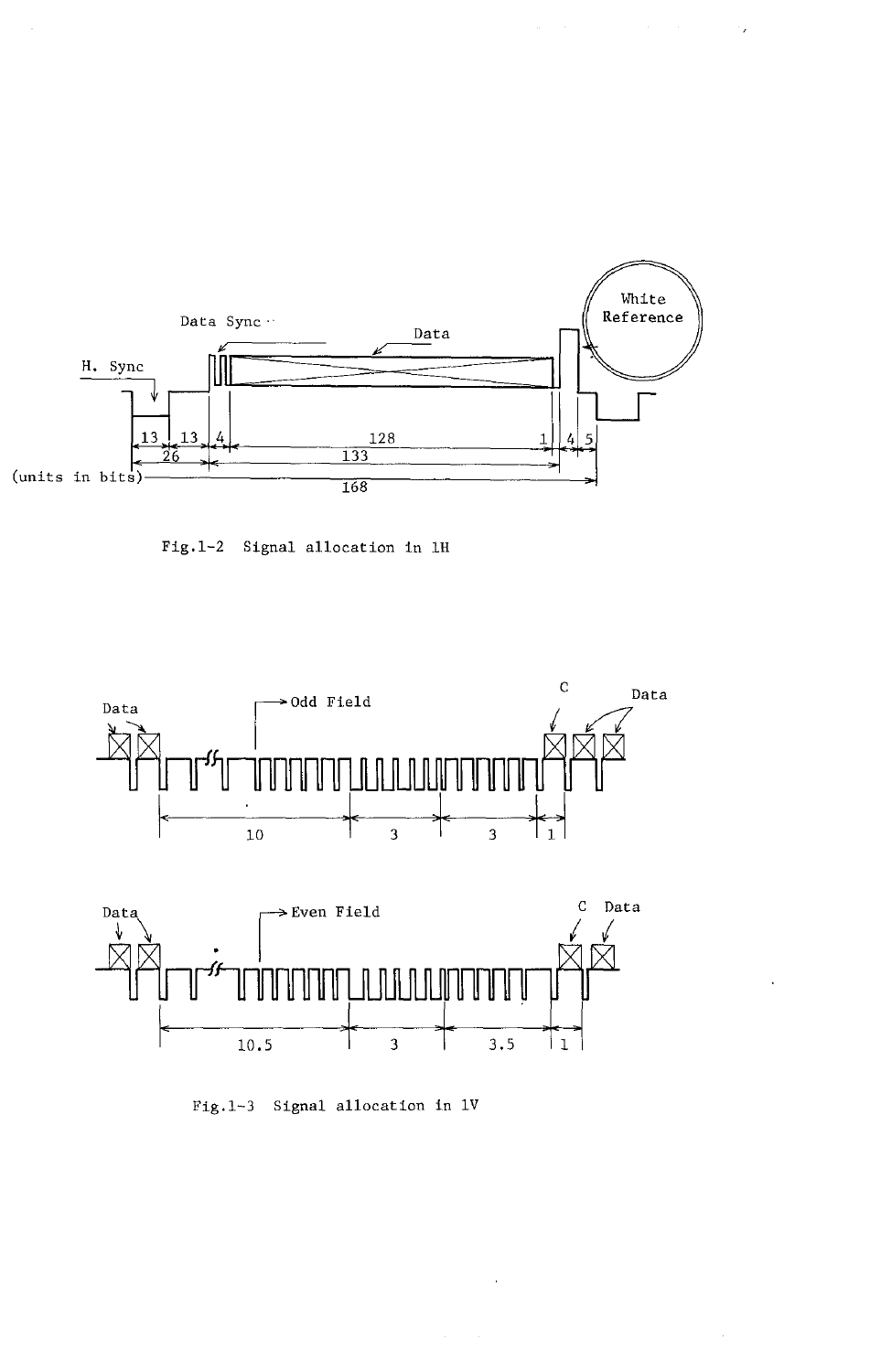| B<br>D               | 38                                                                                                                                             | 40                                                                                                                                       | 42                                                                                                                               |
|----------------------|------------------------------------------------------------------------------------------------------------------------------------------------|------------------------------------------------------------------------------------------------------------------------------------------|----------------------------------------------------------------------------------------------------------------------------------|
| 35                   | Đ=<br>35<br>$B =$<br>38<br>F ories<br>918187503<br>F trans= 2593750<br>F sanp=<br>44258<br>$P =$<br>10375<br>$\Omega =$<br>354<br>N=<br>29.309 | ū=<br>35<br>윤초<br>48<br>F oris=<br>154875680<br>F trans= 2675000<br>F sanp=<br>44250<br>1750<br>₽≈<br>59<br>Ω=<br>29.661<br>H=           | 35<br>Đ=<br>42<br>B=<br>Forie-<br>940312500<br>F trans= 2656250<br>F scap=<br>44258<br>18625<br>P=<br>Q=<br>354<br>30.014<br>N=  |
| $\blacksquare$<br>37 |                                                                                                                                                | 37<br>D=<br>₿≈<br>49<br>F orig= 55125000<br>$F$ trans= $2525999$<br>F sonp= 44120<br>۴≃<br>625<br>9=<br>21<br>29.762<br>N=               |                                                                                                                                  |
| 39                   |                                                                                                                                                | ΰ=<br>39<br>₿≈<br>48<br>F ori9≖<br>763125000<br>F trans= 2525000<br>F sanp≃<br>43358<br>$P =$<br>3759<br>C=<br>293<br>N=<br>29.863       |                                                                                                                                  |
| 40                   | D=<br>46<br>38<br>B≈<br>F oris=<br>918486258<br>F trans= 2533750<br>F sann=<br>43875<br>18375<br>P=<br>D⇒<br>351<br>29.558<br>N≈               | Đ=<br>48<br>$B =$<br>48<br>$For 19 =$<br>307125688<br>F trans= 2625000<br>F sanc=<br>43275<br>$P =$<br>3505<br>Q=<br>117<br>N=<br>29.915 | Đ=<br>48<br>42<br>B≕<br>F orie=<br>932343750<br>F trans= 2656258<br>F samp=<br>43875<br>P=<br>18625<br>0≖<br>351<br>N=<br>30.271 |

Fig.1-4 Frequency relationship of PAL TV format



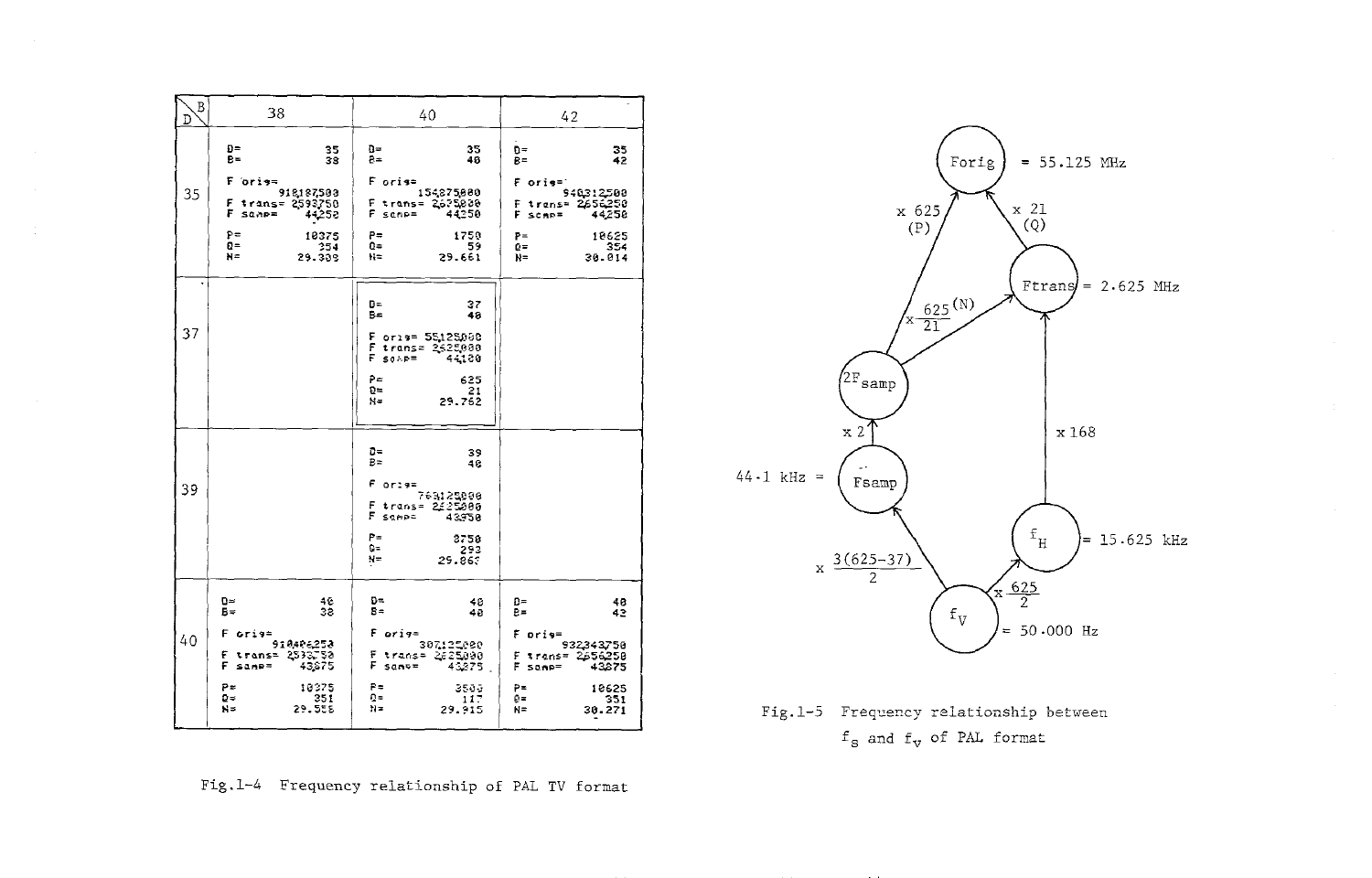

Fig.2-1 PCM data allocation in 1H



D: Interleave Distance (= 16 Horizontal Line)

Fig.2-2 Interleaved data on magnetic tape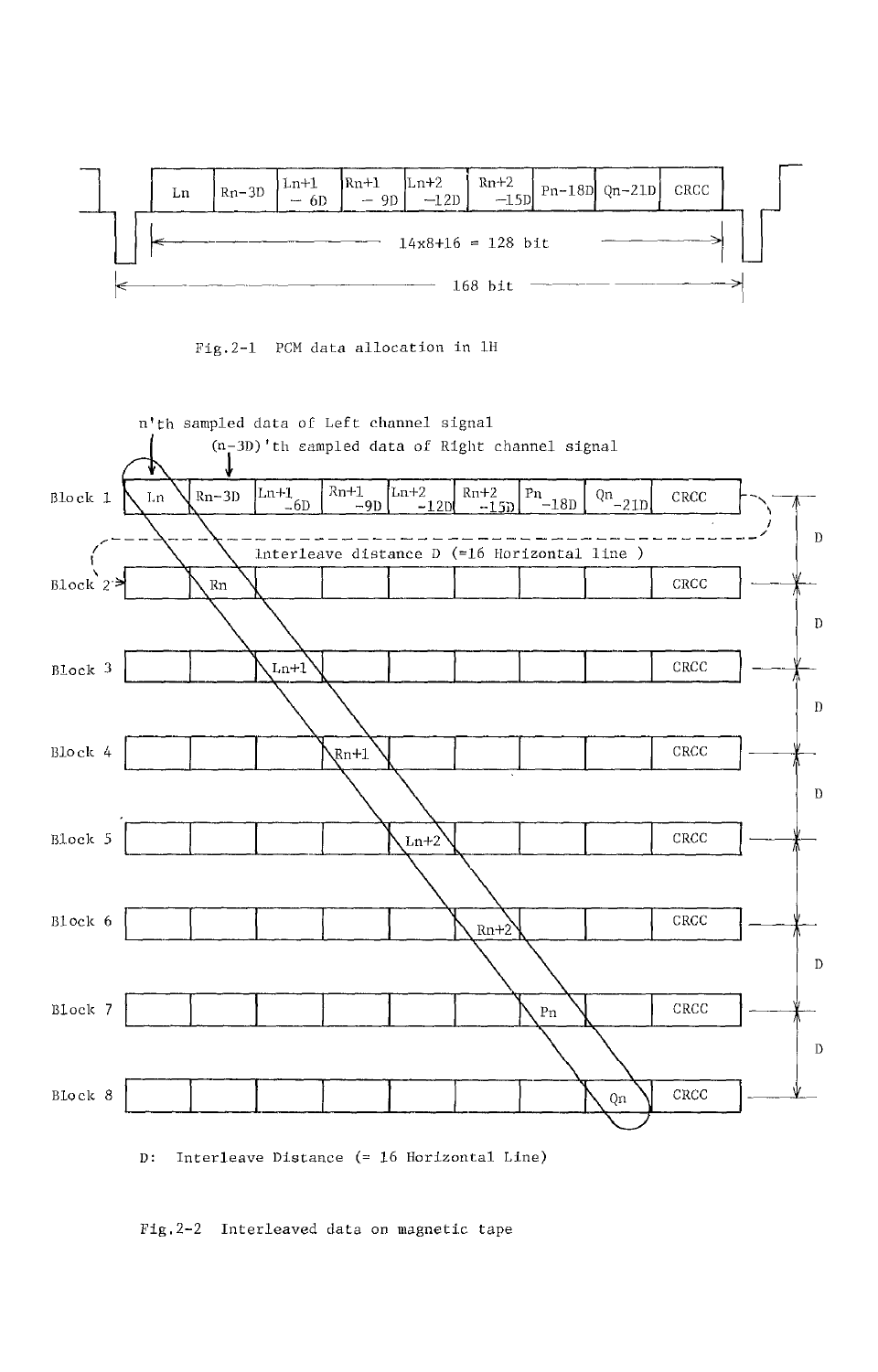

Fig.2-3 Data words and redundant words P,Q.



Fig.2-4 Interleaved data on magnetic tape

\_00000000000001' 10000000000000 01000000000000 00100000000000 00010000000000 00001000000000 00000100000000 T= '00 O0 O010000000 00000001000001 00000000100000 00000000010000 00000000001000 00000000000100 00000000000010

Fig. 2-5 Q generating matrix "T"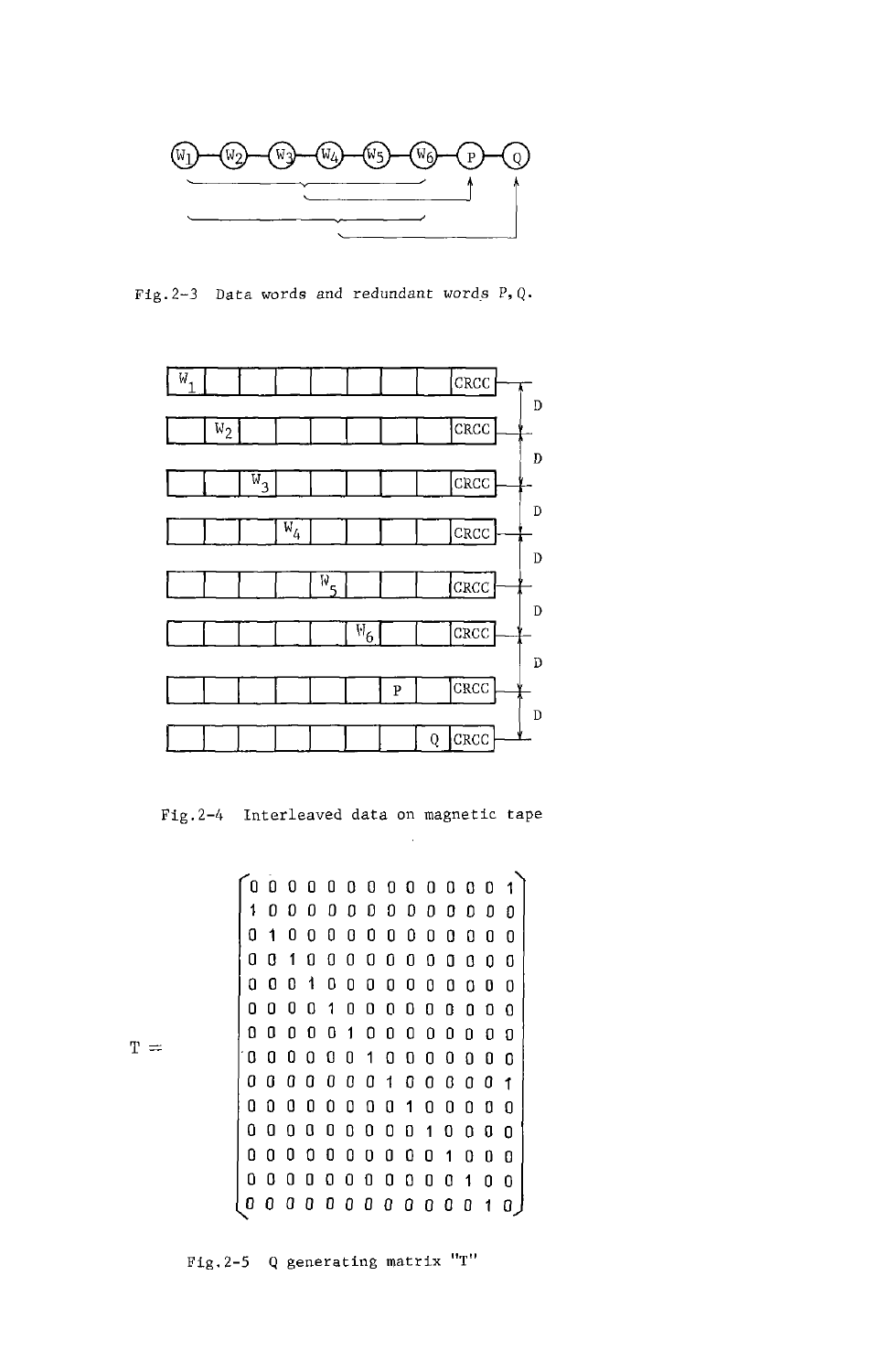

Fig. 2-6 "interleaved Matrix Code" generator

| Items                         |                            | Characteristics                                    |
|-------------------------------|----------------------------|----------------------------------------------------|
| Uncorrectable probability     |                            | $21 \cdot P_H^3$                                   |
|                               | $P_H^* = 10^{-3}$          | 1.11/hour                                          |
| uncorrectable<br>error number | $P_H^* = 5 \times 10^{-3}$ | $0.139/h$ our                                      |
| per hour                      | $P_H^* = 10^{-4}$          | $1.1x10^{-3}/$ hour                                |
| error correcting ability VS   |                            | $0 \sim 2D$ : Corrected                            |
| burst error length            |                            | 1 wd or 2 wds continuous<br>$2D \sim 4D$ : error   |
|                               |                            | more than 3 wds conti-<br>$4D \sim$<br>nuous error |

# \* Error rate in H

Table 2-1 Main characteristics of "interleaved Matrix Code"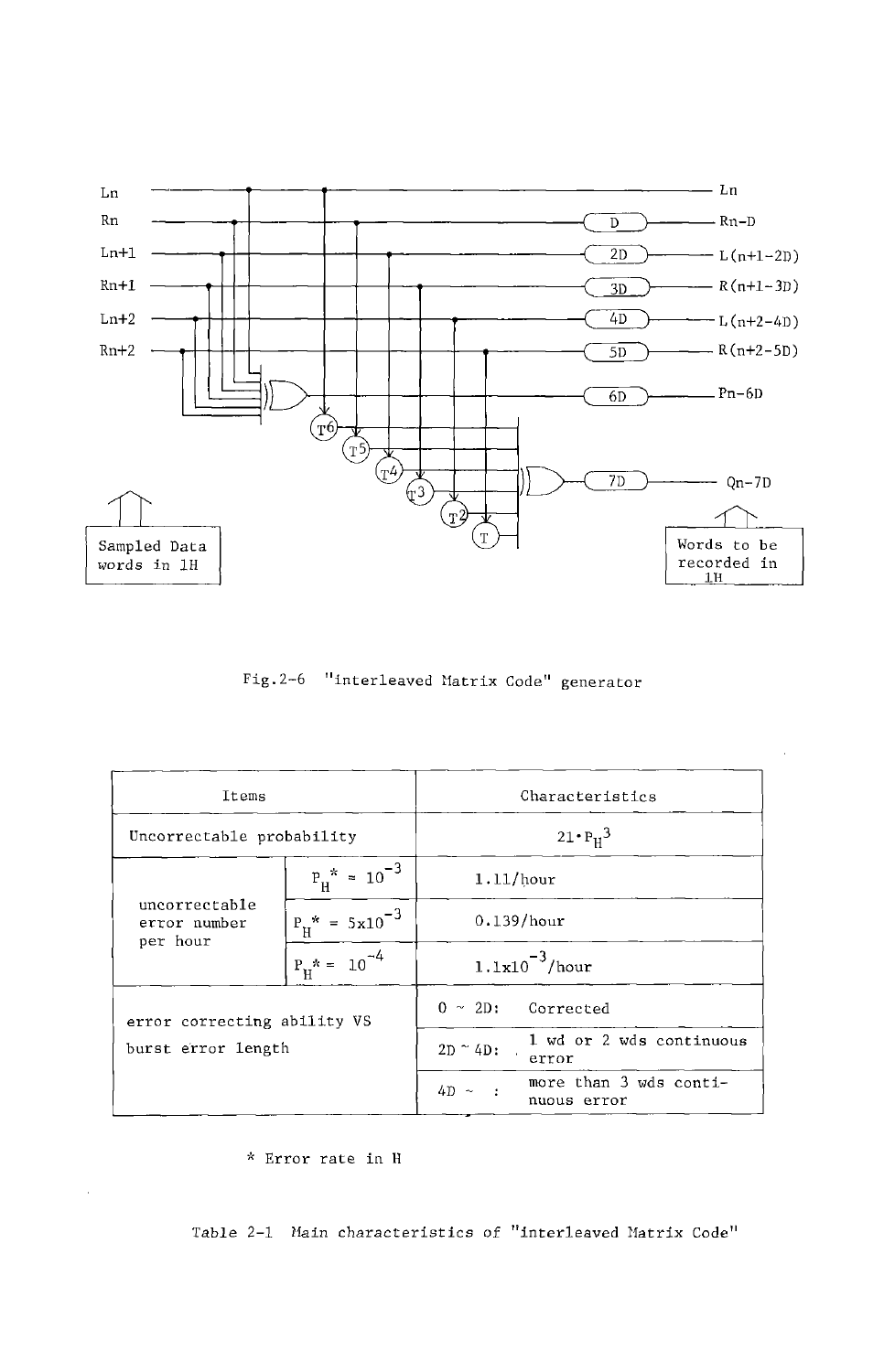file No. file No. Ø  $15$ total time (min) total time  $(nin)$ 51.39 77.21 total Hs total - His 45278167 68032747 total H errors total H errors 22070 5712 H error rate H error rate 4.874E-04 8.396E-05 total errors total errors 8 Ø error rate error rate 2.945E-08 0.000E 00 \*\*distribution\*\* \*\*distribution\*\* L channel L. channel sinale  $\mathbf{1}$ single  $\mathfrak g$  $\tilde{z}$ 2words R. channel R channel Θ sinale sinale  $\mathbf{1}$ calculating time  $+36.00$ **2words** 1 (min)  $(b)$  $(a)$ 

Fig. 2-7 Error correcting ability of "interleaved Matrix Code" tested by hardware simulator



Fig.2-8 T.Wi processing circuit



Fig.2-9 Shift signal and gate control signal for T.Wi process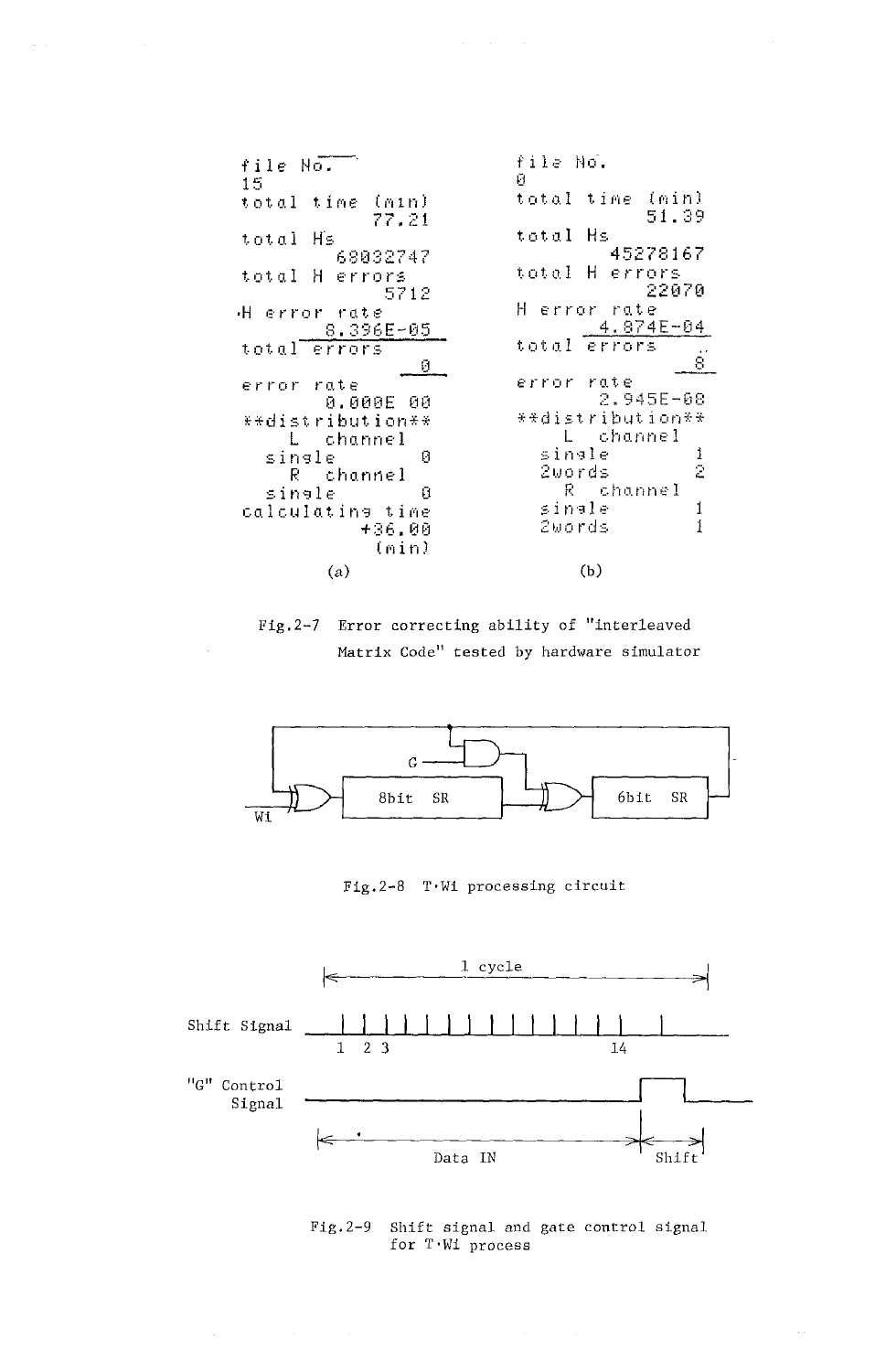

Fig.2-10 Memory adressing for interleaved recording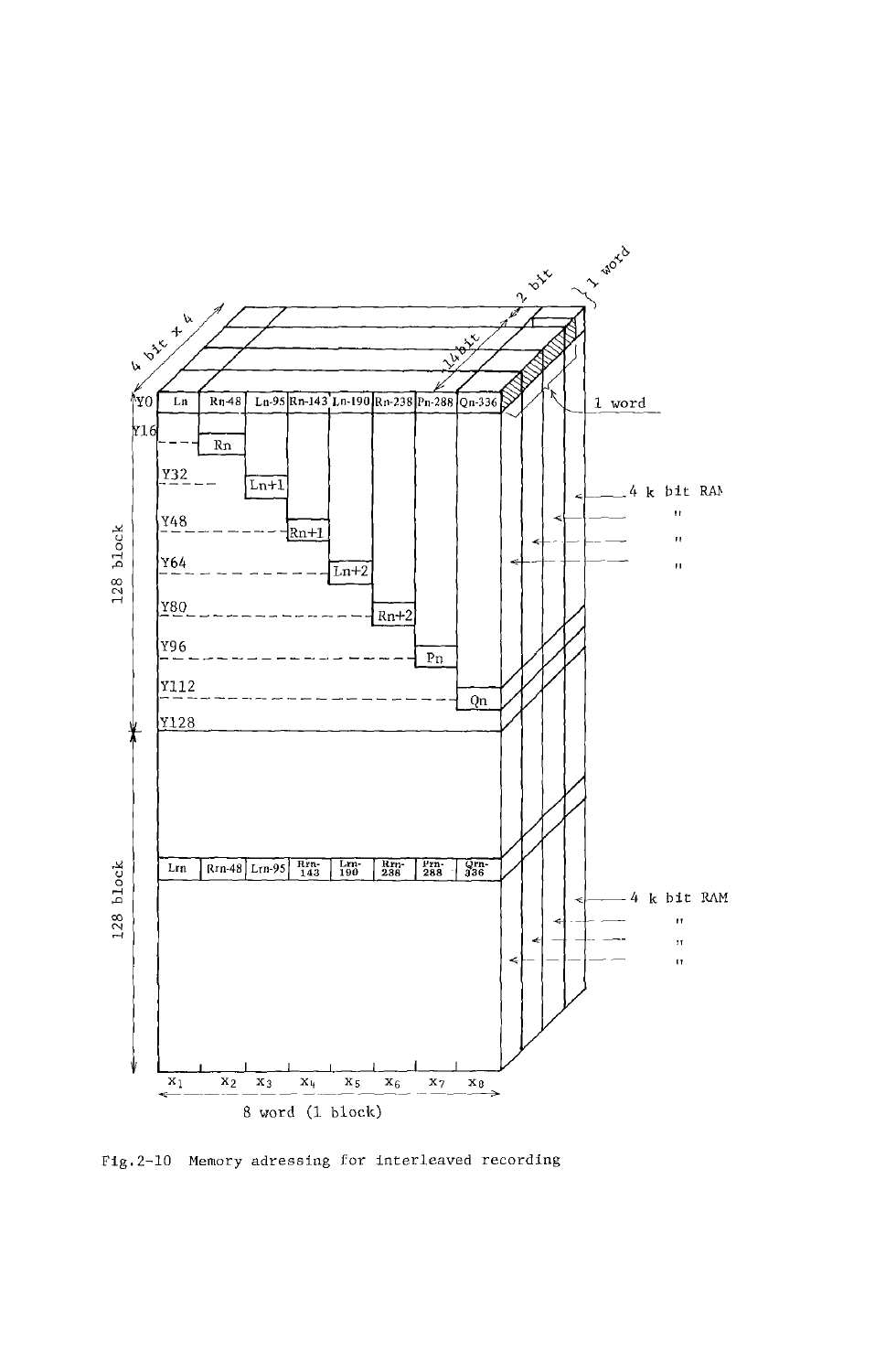

Fig.2-11 Construction of PCM taperecorder



Fig.2-12 "interleaved Matrix Code" decoding circuit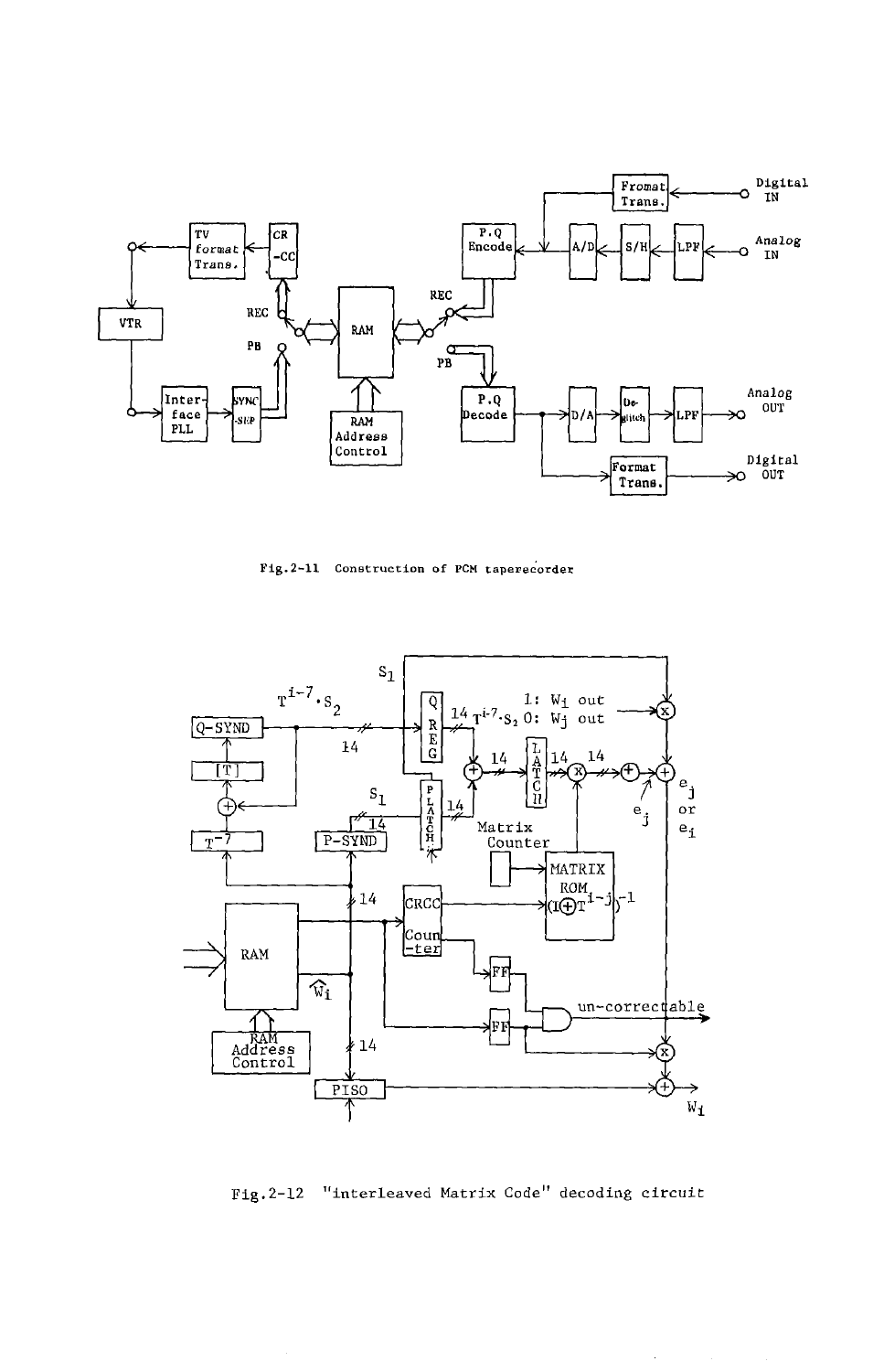

Fig. 2-13  $T^{1-7}$ . S<sub>2</sub> processing circuit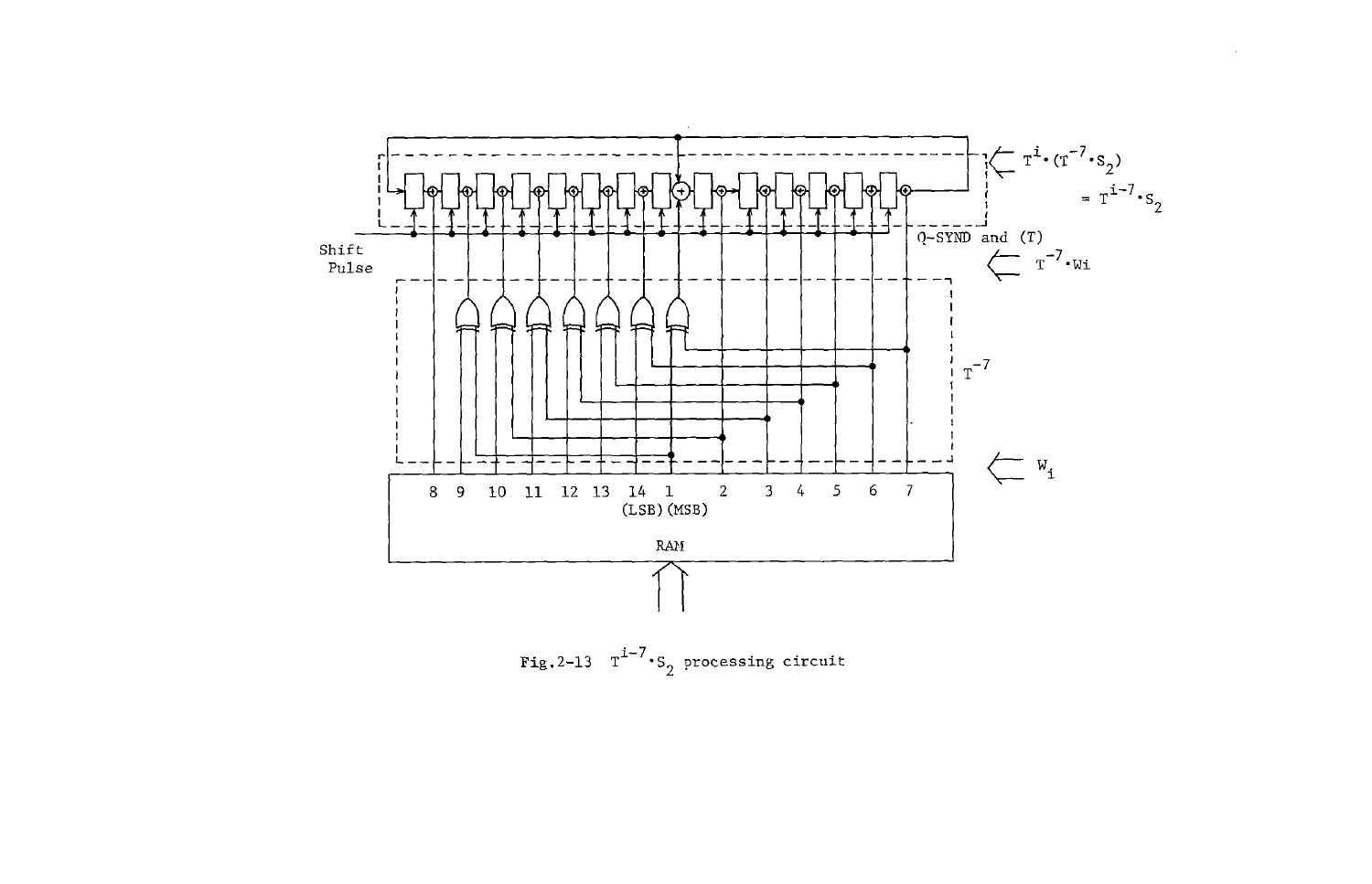

 $Fig. 2-14$  Mk matrix



Fig. 2-15 Mk  $\cdot$  (S<sub>1</sub> $\oplus$ T<sup>1-7</sup> $\cdot$ S<sub>2</sub>) processing circuit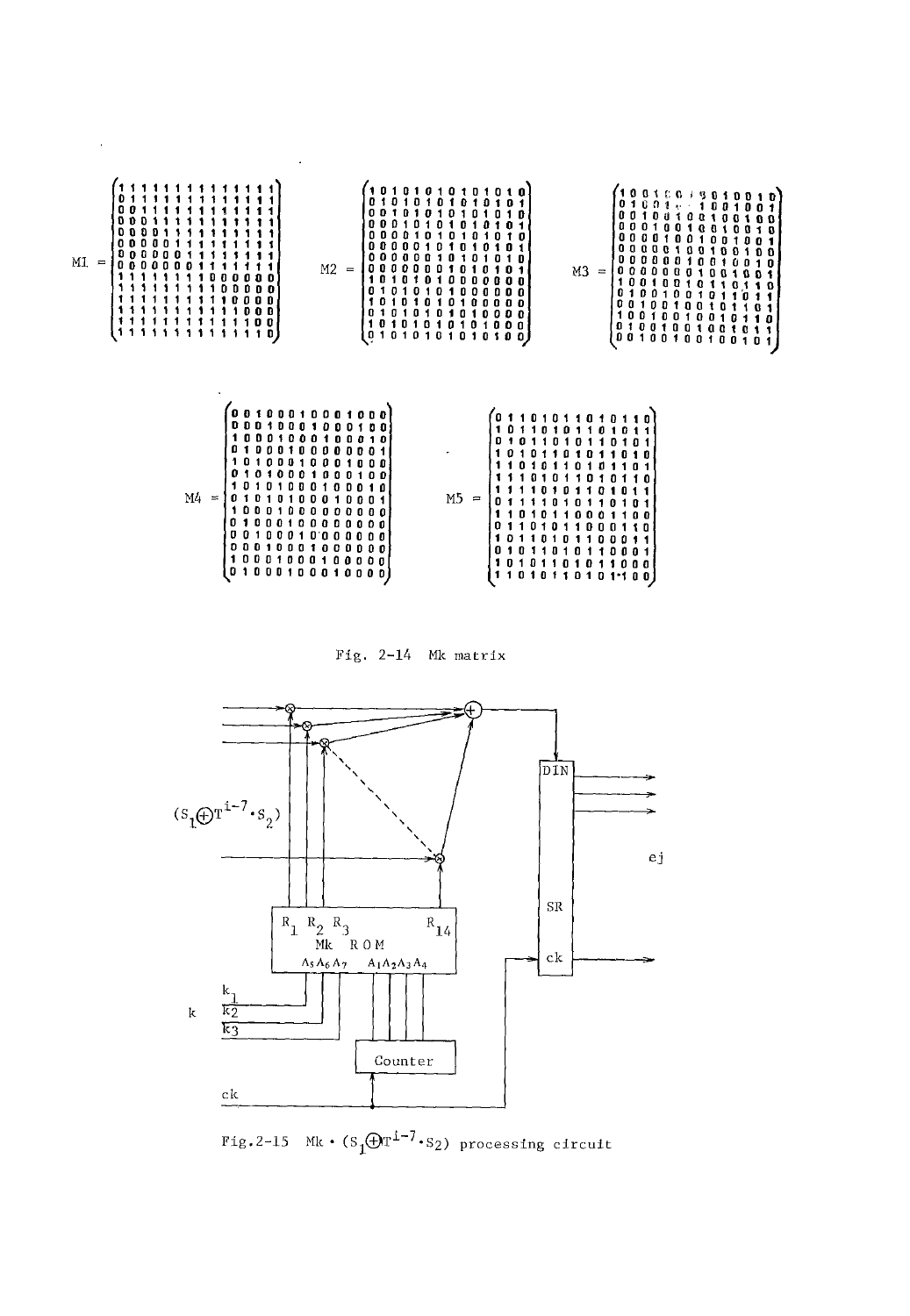

Fig.3-1 Construction of PCM processor with digital dubbing function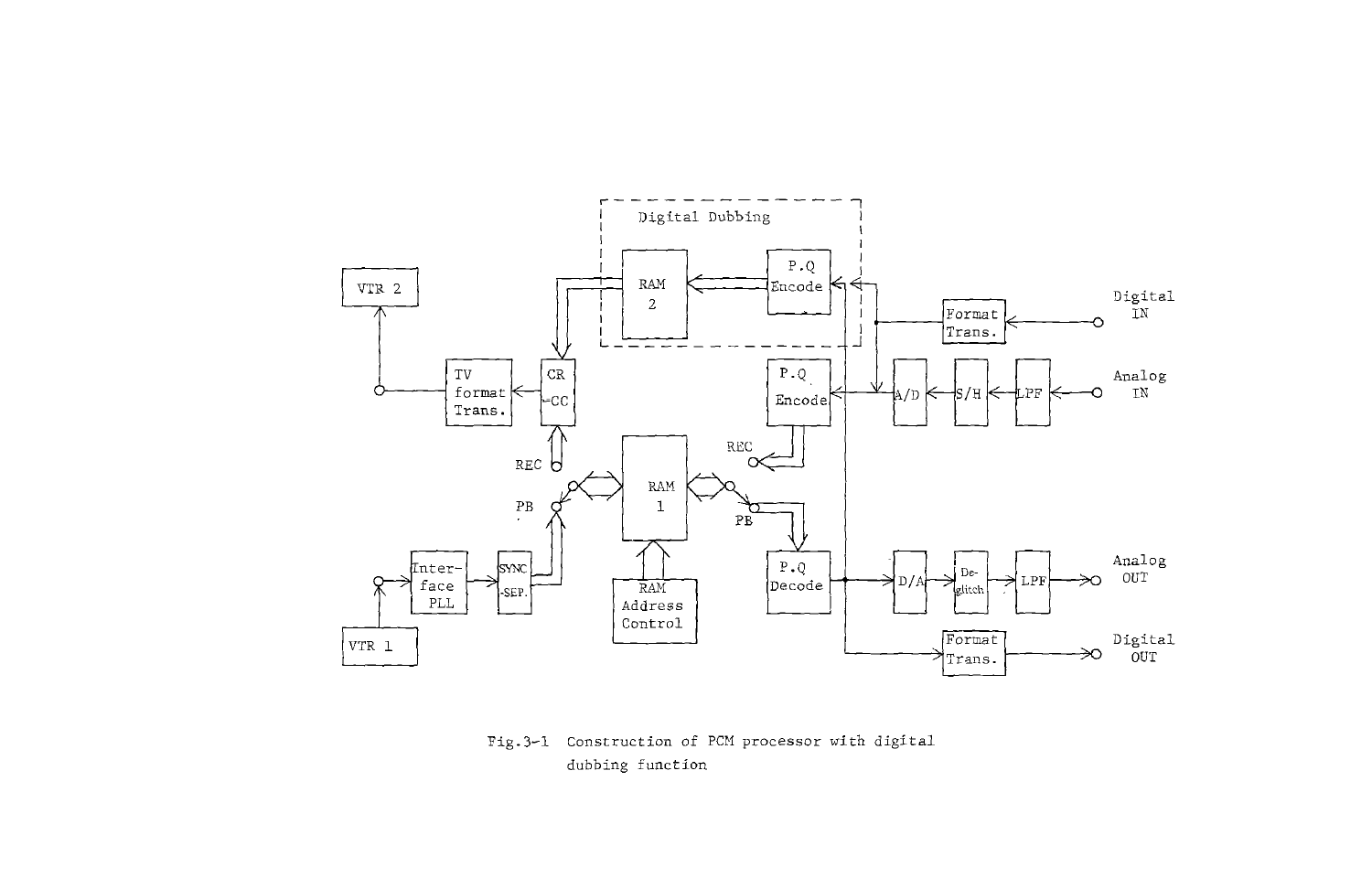



 $(b)$ 



Fig.3-2 Interconnection of digital audio systems